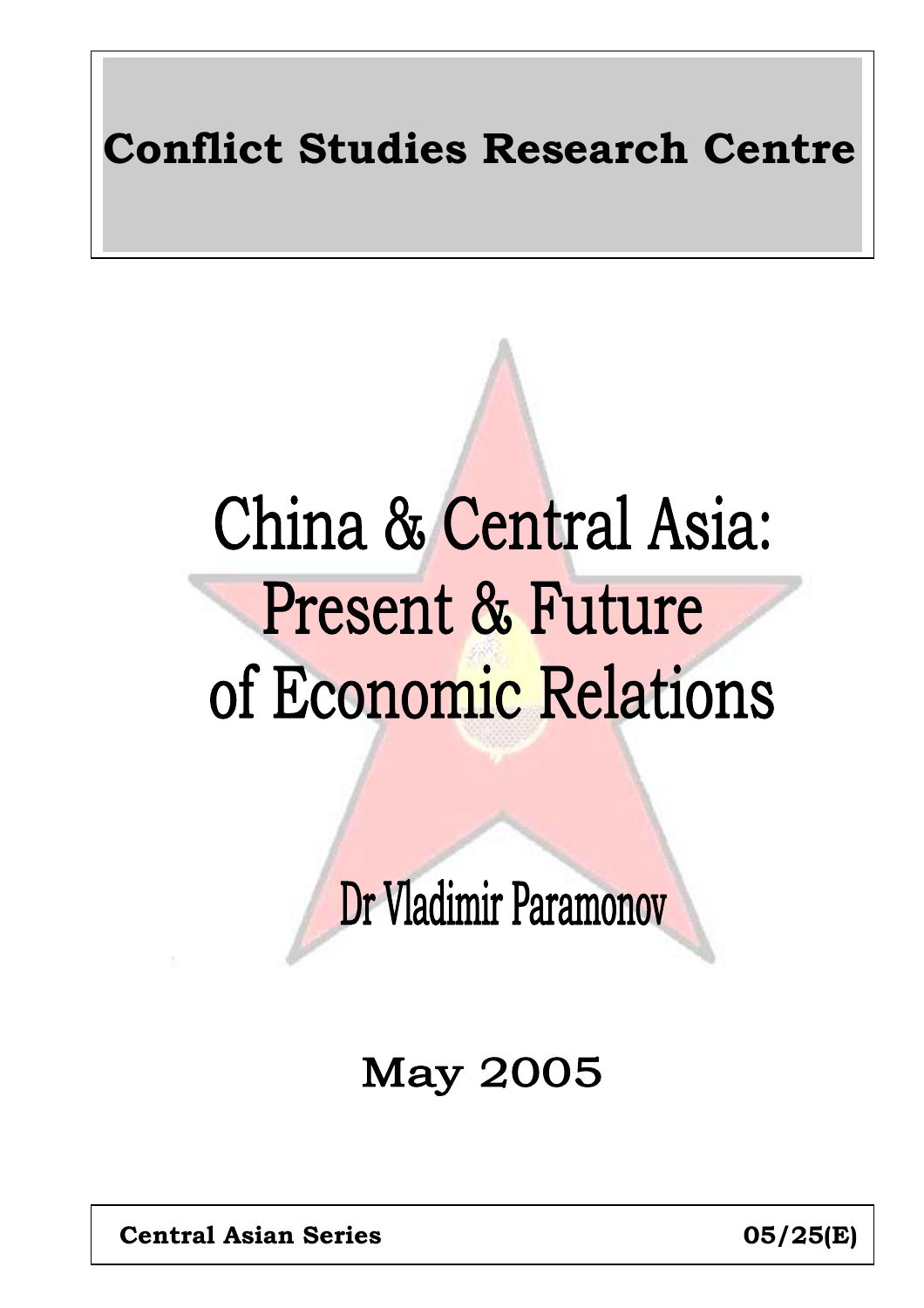## **China & Central Asia: Present & Future of Economic Relations**

## **Dr Vladimir Paramonov**

| <b>Key Points</b> |                                                                                                                                                                                                                                      |  |  |  |  |  |  |  |  |
|-------------------|--------------------------------------------------------------------------------------------------------------------------------------------------------------------------------------------------------------------------------------|--|--|--|--|--|--|--|--|
| There is          |                                                                                                                                                                                                                                      |  |  |  |  |  |  |  |  |
| *                 | a significant volume of trade between China and<br>Kazakhstan, and a relatively low level between China                                                                                                                              |  |  |  |  |  |  |  |  |
| $^\star$          | and the other states in the region;<br>a developing balance of trade in favour of China, and<br>a steady trend towards the consolidation of China's                                                                                  |  |  |  |  |  |  |  |  |
| $^\star$          | role as an exporter of finished products;<br>a consolidation of the status of the Central Asian<br>countries as exporters of raw materials.                                                                                          |  |  |  |  |  |  |  |  |
|                   | The main problems are:                                                                                                                                                                                                               |  |  |  |  |  |  |  |  |
| $^\star$          | the weakness of the national economies of the<br>Central Asian countries;                                                                                                                                                            |  |  |  |  |  |  |  |  |
| *                 | the remoteness of Central Asia and the interior areas<br>of China from maritime communications and main<br>markets;                                                                                                                  |  |  |  |  |  |  |  |  |
| *                 | the numerous trade barriers.                                                                                                                                                                                                         |  |  |  |  |  |  |  |  |
|                   | There is great scope for:                                                                                                                                                                                                            |  |  |  |  |  |  |  |  |
| $^\star$          | the acceleration of regional integration in Central<br>Asia;                                                                                                                                                                         |  |  |  |  |  |  |  |  |
| *                 | the development of industrial cooperation between<br>China and Central Asia;                                                                                                                                                         |  |  |  |  |  |  |  |  |
| *                 | the integration of the transport systems of China<br>and Central Asia which would benefit the<br>underdeveloped regions of China also.                                                                                               |  |  |  |  |  |  |  |  |
|                   | However, relegating Central Asian countries to raw materials<br>appendages of the Chinese economy will in the long term lead to<br>their economic collapse, and is therefore not in their or China's<br>long term security interest. |  |  |  |  |  |  |  |  |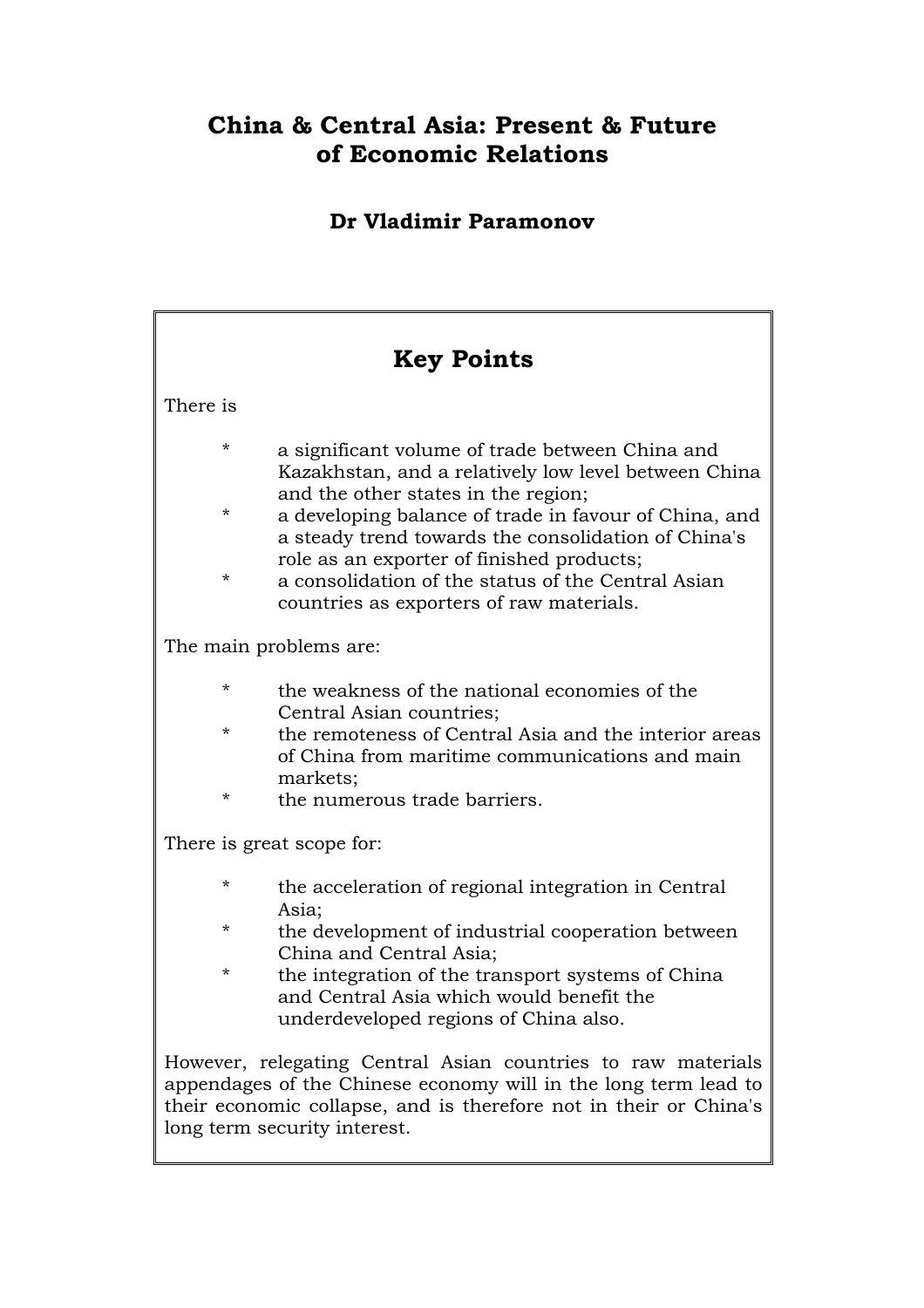## **Contents**

| Introduction                                                | 1                       |
|-------------------------------------------------------------|-------------------------|
| The Current Status of Commercial & Economic Relations       | 2                       |
| Table 1: Trade Between China & The Central Asian States     |                         |
| in 2003                                                     | 2                       |
| China & Kazakhstan                                          | $\overline{\mathbf{2}}$ |
| Table 2: Trade Between Kazakhstan & China                   | 3                       |
| Table 3: The Structure of the Trade Between China &         |                         |
| Kazakhstan (2003)                                           | 3                       |
| China & Kyrgyzstan                                          | 3                       |
| Table 4: Trade Between China & Kyrgyzstan                   | 4                       |
| Table 5: The Structure of the Trade Between China &         |                         |
| Kyrgyzstan (2003)                                           | $\overline{4}$          |
| China & Uzbekistan                                          | 4                       |
| Table 6: Trade Between China & Uzbekistan                   | 5                       |
| Table 7: The Structure of the Trade Between China &         |                         |
| Uzbekistan (2003)                                           | 5                       |
| China & Turkmenistan                                        | 5                       |
| Table 8: Trade Between China & Turkmenistan                 | 6                       |
| Table 9: The Structure of the Trade Between China           |                         |
| & Turkmenistan (2003)                                       | 6                       |
| China & Tajikistan                                          | 6                       |
| Table 10: Trade Between China & Tajikistan                  | 7                       |
| Characteristics                                             | 7                       |
| The Main Problems Associated with the Development           |                         |
| of Mutually Advantageous Economic Relations                 | 9                       |
| Problem 1: The Weakness of the National Economies of        |                         |
| the Central Asian Countries                                 | 9                       |
| Problem 2: The Remoteness of Central Asia and the Interior  |                         |
| Areas of China from Maritime Communications &               |                         |
| Main Markets                                                | 10                      |
| Problem 3: Numerous Trade Barriers                          | 11                      |
| Summary                                                     | 11                      |
|                                                             |                         |
| The Potential for Economic Cooperation:                     |                         |
| <b>Main Recommendations</b>                                 | 12                      |
| The Potential for Speeding Up Regional Integration in       |                         |
| Central Asia                                                | 12                      |
| The Potential for the Development of Industrial Cooperation |                         |
| Between China & Central Asia                                | 13                      |
| The Potential for the Integration of the Transport Systems  |                         |
| of China & Central Asia                                     | 14                      |
|                                                             |                         |
| Conclusion                                                  | 14                      |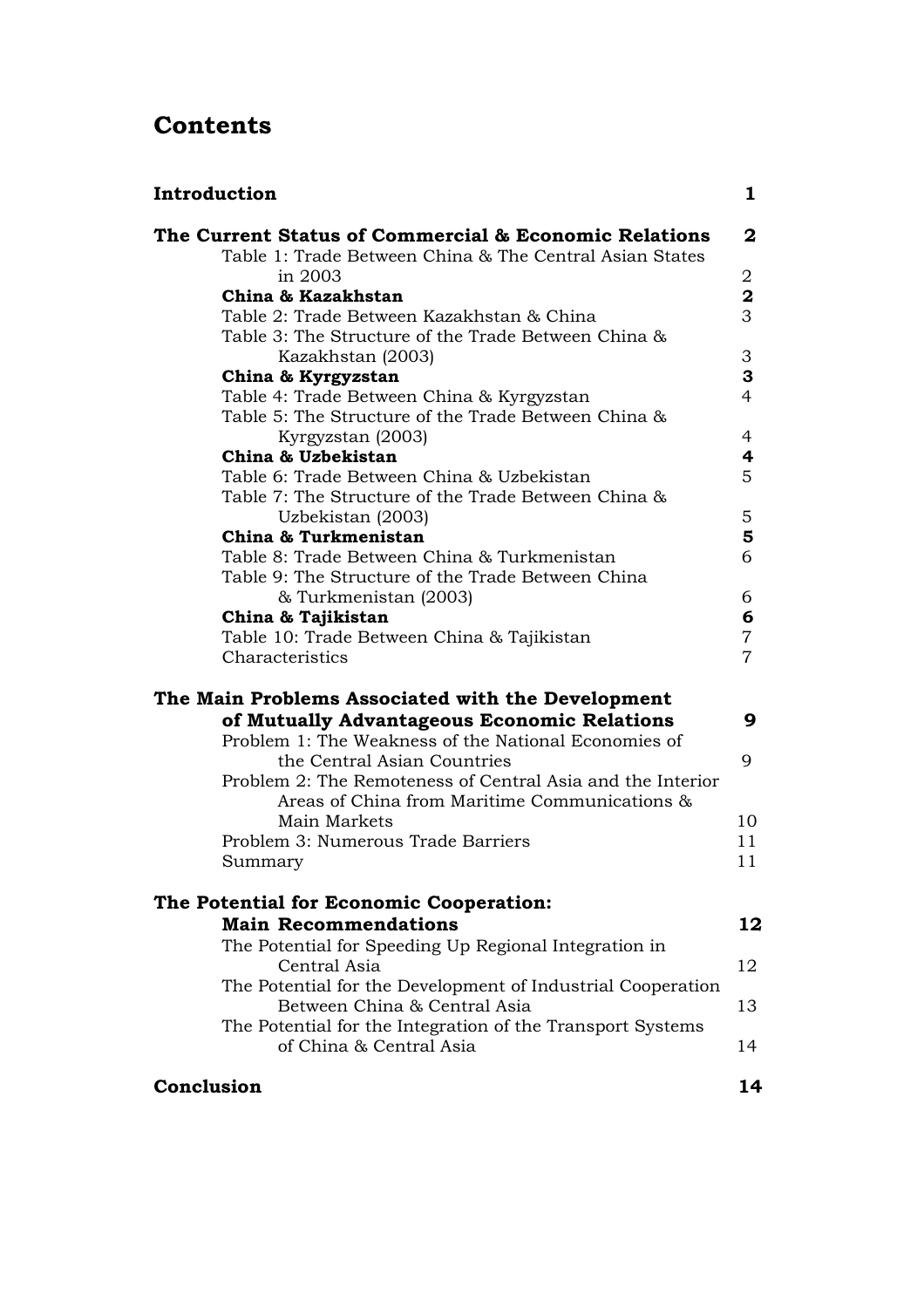## **China & Central Asia: Present & Future of Economic Relations**

#### **Dr Vladimir Paramonov**

#### **Introduction**

The economic upsurge in China at the turn of the century and the way it has successfully adapted to the globalisation process is one of the most significant events of modern times. Whereas in the 1990s, globalisation was called "Americanisation", it is now to a large extent "Chinification".

The economy of China accounts at present for about half the economy of the whole of Asia, and the entry of China into the World Trade Organisation (WTO) in 2001 has reinforced its position at regional and global level. Chinese experts estimate that if these trends continue, the Chinese economy will be larger than that of America and the largest in the world by  $2015<sup>1</sup>$  But what will China's swift economic growth bring to the regions and countries of the world? Will it bring challenges and/or opportunities? And what will be the ratio of the distribution of these challenges and/or opportunities? These questions are particularly important to the regions and countries bordering China.

This report attempts to investigate the current situation and main prospects for the development of economic relations between China and the states of Central Asia (Kazakhstan, Kyrgyzstan, Turkmenistan, Tajikistan and Uzbekistan),2 three of which (Kazakhstan, Kyrgyzstan and Tajikistan) have a common border with China stretching for more than 2,800 kilometres.

For many centuries there was an intensive process of economic, scientific and cultural cooperation between the peoples of China and Central Asia. In the heyday of the Great Silk Road (until the middle of the second millennium AD), the countries of the Central Asia region acted as a transport link between China and Europe. They had the status of well-developed commercial, financial and industrial centres. For a long time, China was an important source of scientific knowledge and advanced technology for Central Asia.

However, the rapid development of maritime transport in the age of the Great Geographic Discoveries (XVI century AD) led to a re-orientation of world trade from overland routes (the basis of which was the Great Silk Road) to maritime routes. The low cost of maritime transport led to the economic and geographic isolation of Central Asia and the intra-continental regions of modern China, which lasted until the middle of the XIX century.

During the second half of the XIX century, when Central Asia became part of the Russian Empire, its economic links were mainly with Russia, and its links with China became weaker. In the Soviet era, when the Central Asian region became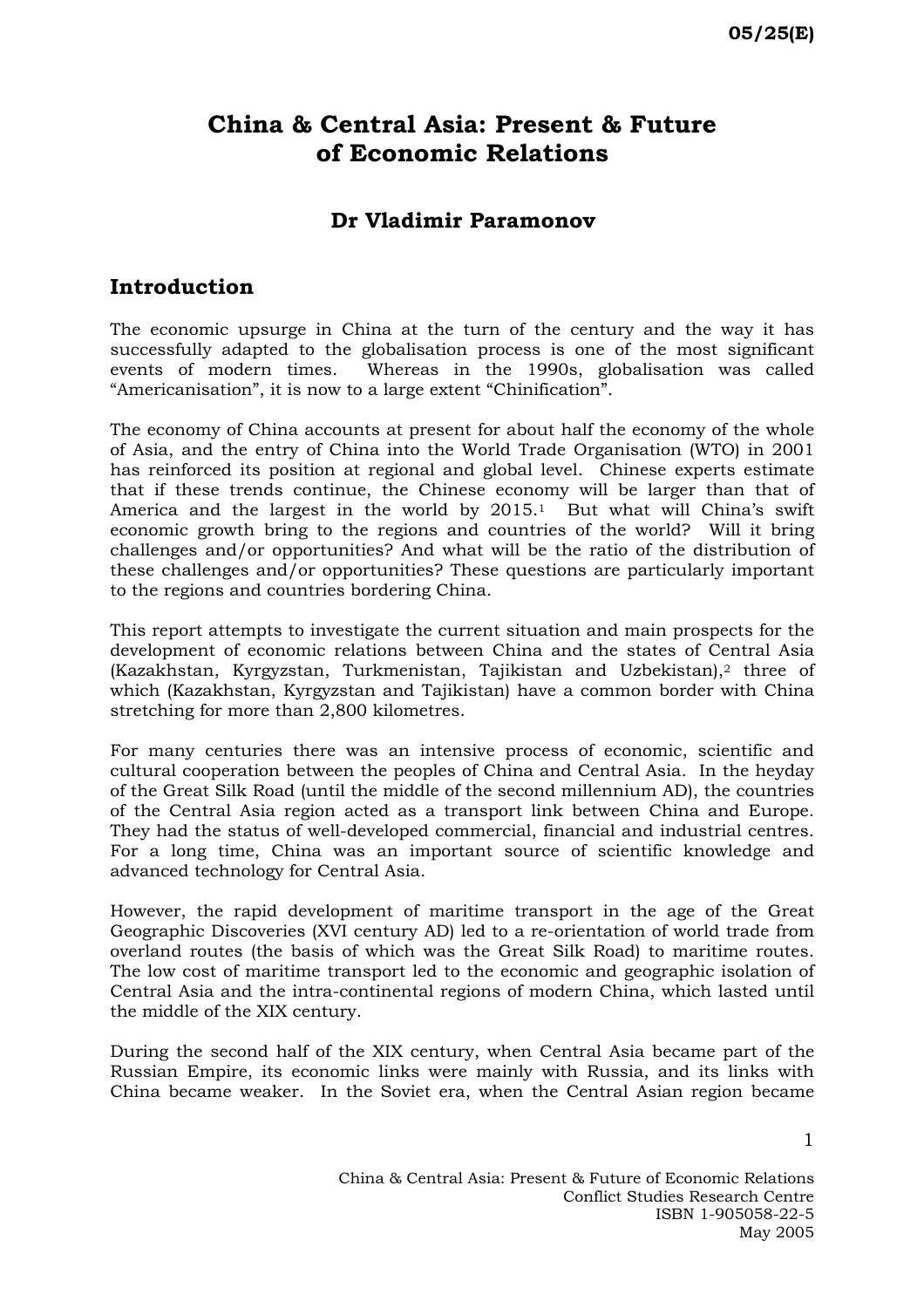part of the USSR, its relations with China were for all intents and purposes curtailed.

When the countries of Central Asia gained their independence in 1991, there once more seemed to be great opportunities for mutually advantageous economic cooperation with China, and it was logical to assume that, just as in the age of the Great Silk Road, trade would become the engine for rapid economic growth and prosperity in the interior of Eurasia. But is this actually the case? In our view at least, it is far from being the case. Although the disintegration of the USSR has given rise to a substantial growth in the volume of trade, it has not automatically produced a mutually advantageous format of commercial and economic links between China and the Central Asian countries.

#### **The Current Status of Commercial & Economic Relations**<sup>3</sup>

At the moment China occupies an extremely modest place in the foreign trade of the Central Asian states. China accounts for not more than 9% of their external trade, and the countries of Central Asia themselves are not of great importance to China's foreign trade. Their total share is not greater than 0.4% of the overall volume of China's foreign trade (Table 1).

|              | <b>Turnover of commodities</b><br>between China and the<br>country in $2003$ , $(\$m)$ |      |      | Share of China in the                                       | foreign trade of the |      | Share of the country in the<br>foreign trade of China,<br>(%) |        |        |  |
|--------------|----------------------------------------------------------------------------------------|------|------|-------------------------------------------------------------|----------------------|------|---------------------------------------------------------------|--------|--------|--|
|              | Chinese<br><b>IMF</b><br><b>National</b>                                               |      |      | country, $(\%)$<br>Chinese<br><b>National</b><br><b>IMF</b> |                      |      | Chinese<br><b>National</b><br><b>IMF</b>                      |        |        |  |
| Country      | Data                                                                                   | Data | Data | Data                                                        | Data                 | Data | Data                                                          | Date   | Data   |  |
| Kazakhstan   | 2856                                                                                   | 2179 | 3300 | 13.6                                                        | 10.4                 | 15.7 | 0.347                                                         | 0.265  | 0.401  |  |
| Uzbekistan   | 216                                                                                    | 216  | 346  | 3.2                                                         | 3.2                  | 5.1  | 0.026                                                         | 0.026  | 0.042  |  |
| Turkmenistan | 122                                                                                    | 115  | 99   | 2.1                                                         | 2.0                  | 1.8  | 0.015                                                         | 0.014  | 0.012  |  |
| Kyrgyzstan   | 96                                                                                     | 96   | 317  | 8.3                                                         | 8.3                  | 27.1 | 0.012                                                         | 0.012  | 0.038  |  |
| Tajikistan   | 15                                                                                     | 10   | 38   | 0.8                                                         | 0.5                  | 2.0  | 0.0018                                                        | 0.0011 | 0.0046 |  |
| Total        | 3305                                                                                   | 2616 | 4100 | 8.9                                                         | 7.2                  | 11.1 | 0.402                                                         | 0.318  | 0.498  |  |

|  |  | Table 1: Trade Between China & The Central Asian States in 2003 <sup>4</sup> |
|--|--|------------------------------------------------------------------------------|
|--|--|------------------------------------------------------------------------------|

As Table 1 shows, the statistics can vary depending on the source. Typically, the Chinese assessments of volumes of trade are rather different to the data of the Central Asian countries and the IMF. In spite of the considerable differences, the statistics reveal on the whole the main trends in commercial and economic relations between China and the countries of Central Asia.

From here on, in view of the "specific Central Asian circumstances" of this report, statistical calculations will be based primarily on the sources of the states of Central Asia themselves and on the data of leading international institutions. The reasons for differences in the quoted statistical data, if they occur, will be specified for each Central Asian country individually.

#### **China & Kazakhstan**

The volume of trade between China and Kazakhstan has tended to grow in the post-Soviet era. Commercial and economic links have grown particularly rapidly since 1999. For example, whereas from 1992 to 1999 bilateral trade increased by a factor of 1.5, it increased by a factor of 5 from 1999 to 2003 (table 2).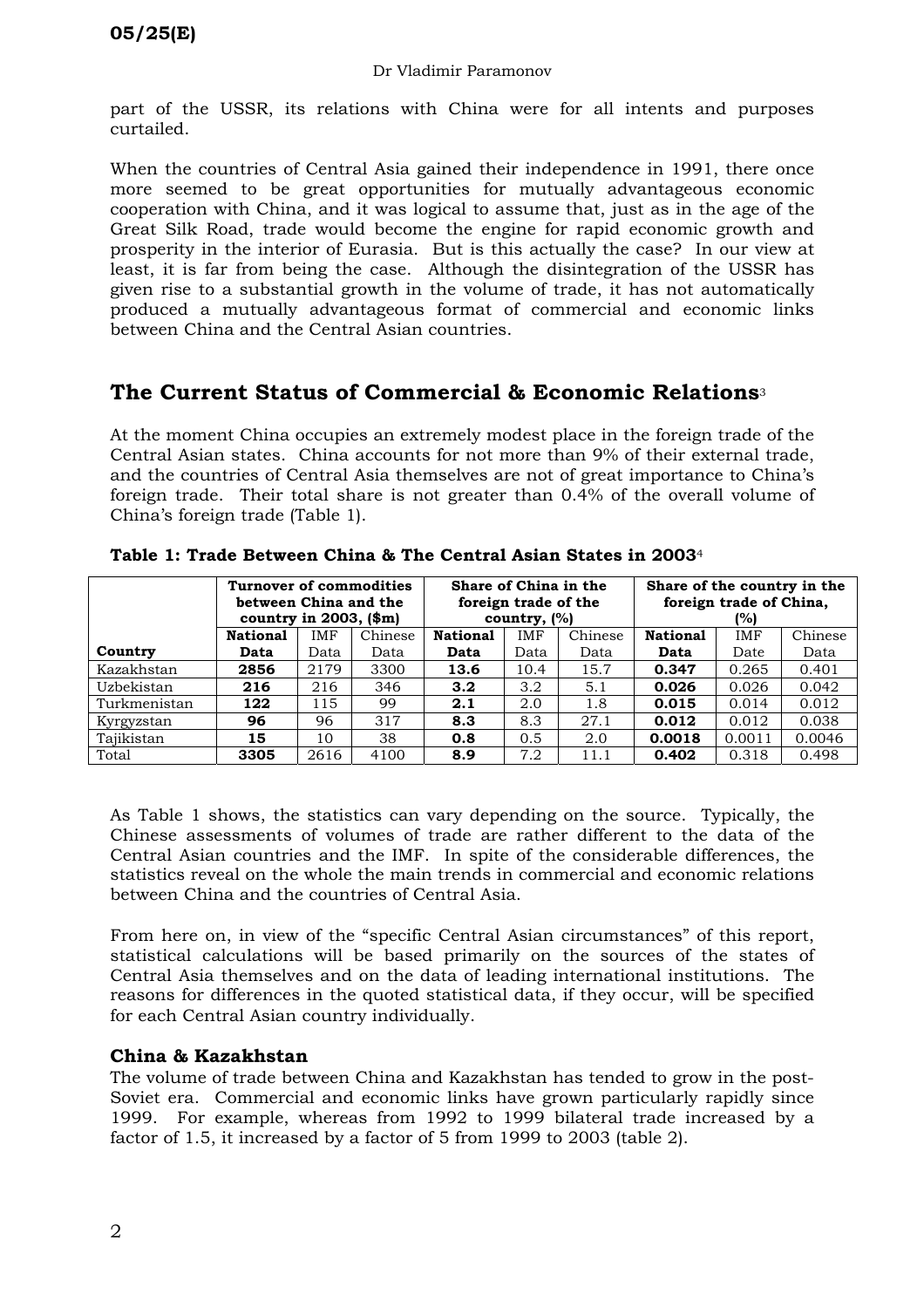| Table 2: Trade Between Kazakhstan & China <sup>5</sup> |  |
|--------------------------------------------------------|--|
|--------------------------------------------------------|--|

| $(\$m)$               | 1992 | 1993 | 1994 | 1995 l | 1996 | 1997 | 1998 | 1999 | 2000 | 2001 | 2002           | 2003           |
|-----------------------|------|------|------|--------|------|------|------|------|------|------|----------------|----------------|
| Volume<br>of<br>trade | 373  | 428  | 219  | 392    | 495  | 489  | 432  | 556  | 825  | 1253 | 2478<br>(1337) | 2856<br>(2179) |
|                       |      |      |      |        |      |      |      |      |      |      |                |                |

In 2003, trade between China and Kazakhstan amounted to 2.856 billion dollars, a growth of 13% over the previous year (approximately 13.6% of Kazakh and 0.35% of Chinese trade). The volume of Kazakh exports to China amounted to 1.31 billion dollars (10.3% of Kazakhstan's exports and 0.33% of China's imports), whereas Chinese exports to Kazakhstan were approximately 1.546 billion dollars (18.4% of Kazakhstan's imports and 0.35% of China's exports).

Over 80% of Kazakhstan's exports to China were attributable to raw materials (sources of energy 58%, ferrous and non-ferrous metals 24%). The range of goods exported from China included engineering and metalworking production (approximately 69%), foodstuffs (approximately 9%) and other goods (Table 3).

|                       | <b>Exports from Kazakhstan to China</b> |          | <b>Exports from China to Kazakhstan</b> |          |  |  |  |
|-----------------------|-----------------------------------------|----------|-----------------------------------------|----------|--|--|--|
|                       | \$m                                     | Share, % | $\mathbf{\$m}$                          | Share, % |  |  |  |
| Chemical              | 68.1                                    | 5.2      |                                         |          |  |  |  |
| production            |                                         |          |                                         |          |  |  |  |
| <b>Non-ferrous</b>    | 85.1                                    | 6.5      |                                         |          |  |  |  |
| metals                |                                         |          |                                         |          |  |  |  |
| <b>Ferrous metals</b> | 229.3                                   | 17.5     | ۰                                       |          |  |  |  |
| <b>Energy sources</b> | 758.4                                   | 57.9     |                                         |          |  |  |  |
| <b>Machinery</b> and  |                                         |          | 1071.2                                  | 68.8     |  |  |  |
| equipment             |                                         |          |                                         |          |  |  |  |
| <b>Foodstuffs</b>     |                                         |          | 141.1                                   | 8.9      |  |  |  |
| <b>Other</b>          | 168.9                                   | 12.9     | 334.1                                   | 22.3     |  |  |  |
| <b>Total</b>          | 1309.8                                  | 100      | 1546.4                                  | 100      |  |  |  |

|  |  |  |  |  |  |  |  |  | Table 3: The Structure of the Trade Between China & Kazakhstan (2003) $^6$ |  |  |
|--|--|--|--|--|--|--|--|--|----------------------------------------------------------------------------|--|--|
|--|--|--|--|--|--|--|--|--|----------------------------------------------------------------------------|--|--|

The official statistics of Kazakhstan generally fail to take into account the volume of the so-called shuttle trade. The Kazakh Customs Committee estimate that the Sino-Kazakh shuttle trade, at approximately 2-3.5 billion dollars, is comparable in scale to the official bilateral trade.<sup>7</sup> This explains to a large extent the differences in the figures of international organisations and statistical organisations in Kazakhstan and China in respect of the real volume of Sino-Kazakh trade. Chinese estimates, for example, put bilateral trade in 2003 at approximately 3.3 billion dollars, which is about 16% greater than that indicated in the Kazakh statistical data and nearly 50% more than that indicated by the IMF.

#### **China & Kyrgyzstan**

The annual volume of trade between China and Kyrgyzstan in the post-Soviet period has been characterised by irregular variations. The volume of bilateral trade for 1992-2003 grew more than twofold, but is still at a low level (Table 4).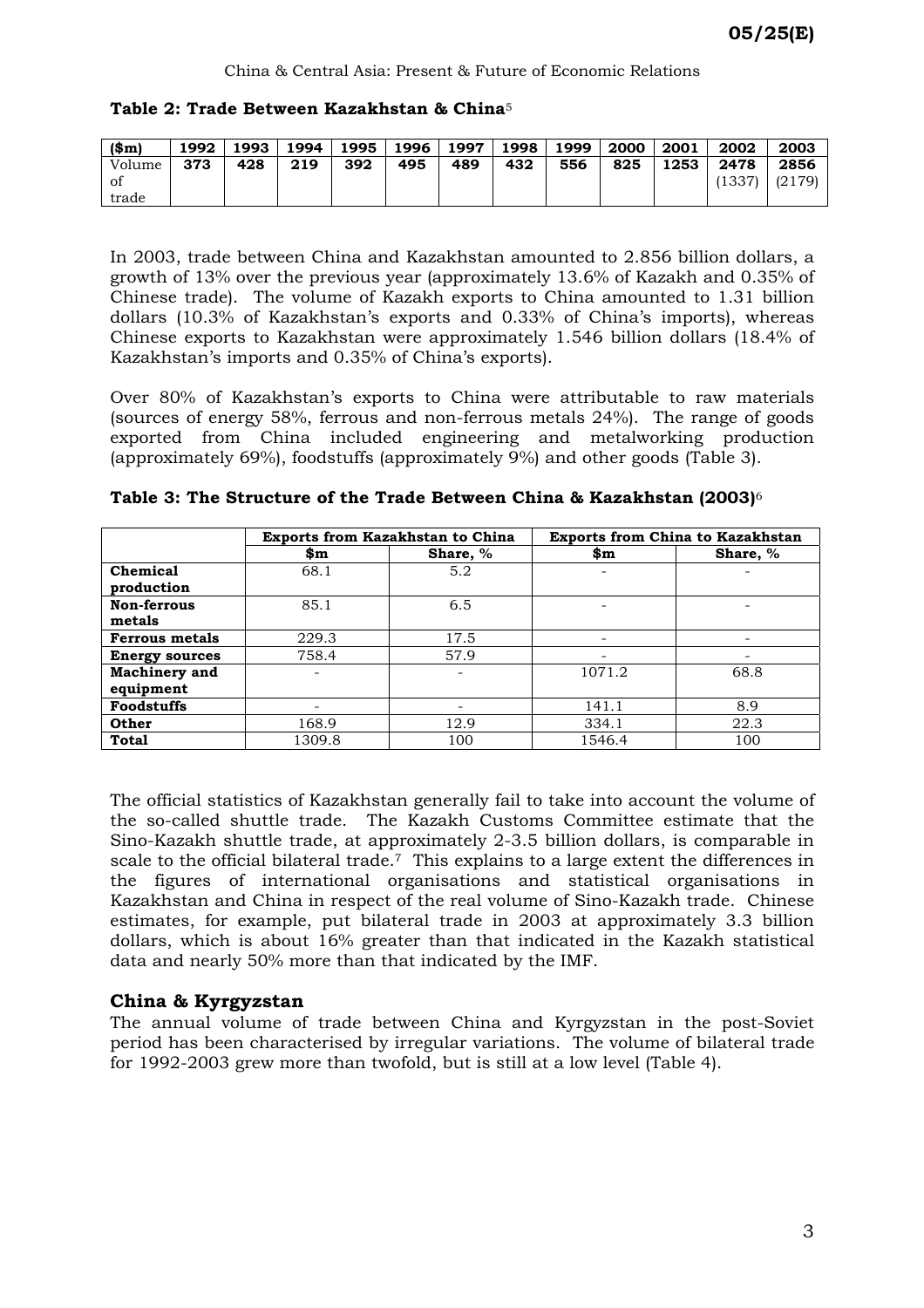|  |  |  |  |  |  | Table 4: Trade Between China & Kyrgyzstan <sup>8</sup> |
|--|--|--|--|--|--|--------------------------------------------------------|
|--|--|--|--|--|--|--------------------------------------------------------|

| $(\$m)$               | 1992 | 1993 | 1994 | 1995 | 1996 | 1997 | 1998 | 1999 | 2000 | 2001 | 2002       | 2003       |
|-----------------------|------|------|------|------|------|------|------|------|------|------|------------|------------|
| Volume<br>of<br>trade | 44   | 72   | 66   | 30   | 43   | 64   | 60   | 62   | 80   | 71   | 97<br>(98) | 96<br>(96) |
|                       |      |      |      |      |      |      |      |      |      |      |            |            |

In 2003, trade between China and Kyrgyzstan amounted to about 96 million dollars, which corresponds approximately to the level of the previous year (approximately 7.3% of Kyrgyz and 0.01% of Chinese trade). The volume of Kyrgyz exports to China amounted to 23 million dollars (approximately 4% of Kyrgyzstan's exports and 0.005% of China's imports), whereas Chinese exports to Kyrgyzstan were 72 million dollars (approximately 10% of Kyrgyzstan's total imports and 0.01% of China's exports).

Exports from Kyrgyzstan to China included raw materials for textiles (mainly leather and wool – approximately 23%), and ferrous and non-ferrous metal waste (approximately 60%). The range of exports from China included machinery and equipment (approximately 11%), foodstuffs and other consumer goods (approximately 65%) (Table 5).

|                       |      | Exports from Kyrgyzstan to China | <b>Exports from China to Kyrgyzstan</b> |          |  |  |  |
|-----------------------|------|----------------------------------|-----------------------------------------|----------|--|--|--|
|                       | \$m  | Share, %                         | \$m                                     | Share, % |  |  |  |
| Chemical              | 2.4  | 10.4                             | 4.7                                     | 6.5      |  |  |  |
| production            |      |                                  |                                         |          |  |  |  |
| <b>Non-ferrous</b>    | 7.6  | 32.2                             |                                         |          |  |  |  |
| metal waste and       |      |                                  |                                         |          |  |  |  |
| scrap                 |      |                                  |                                         |          |  |  |  |
| <b>Ferrous metal</b>  | 6.4  | 27.6                             |                                         |          |  |  |  |
| waste and scrap       |      |                                  |                                         |          |  |  |  |
| <b>Energy sources</b> |      |                                  | 5.7                                     | 7.9      |  |  |  |
| <b>Machinery and</b>  |      |                                  | 7.9                                     | 10.9     |  |  |  |
| equipment             |      |                                  |                                         |          |  |  |  |
| Raw leather and       | 5.3  | 22.9                             |                                         |          |  |  |  |
| wool                  |      |                                  |                                         |          |  |  |  |
| Consumer goods        |      |                                  | 47.7                                    | 65.4     |  |  |  |
| and foodstuffs        |      |                                  |                                         |          |  |  |  |
| Other                 | 1.6  | 6.9                              | 6.8                                     | 9.3      |  |  |  |
| Total                 | 23.3 | 100                              | 72.8                                    | 100      |  |  |  |

|  |  |  |  |  |  |  |  | Table 5: The Structure of the Trade Between China & Kyrgyzstan (2003) <sup>9</sup> |  |  |
|--|--|--|--|--|--|--|--|------------------------------------------------------------------------------------|--|--|
|--|--|--|--|--|--|--|--|------------------------------------------------------------------------------------|--|--|

As was the case with Kazakhstan, Kyrgyzstan's statistics generally fail to take into account the volume of the shuttle trade with China. It is thought that it may amount to several hundred million dollars, which largely explains major differences between various sources of statistical information. Chinese estimates for 2003, for example, put bilateral trade at approximately 317 million dollars, which is four times greater than figures quoted in other sources.

#### **China & Uzbekistan**

The volume of trade between China and Uzbekistan in the 1990s was low. A growth was seen during the period 1992-1996, whereas there was a reduction during 1997-2000. Since 2001, Sino-Uzbek trade has been increasing once again (Table 6).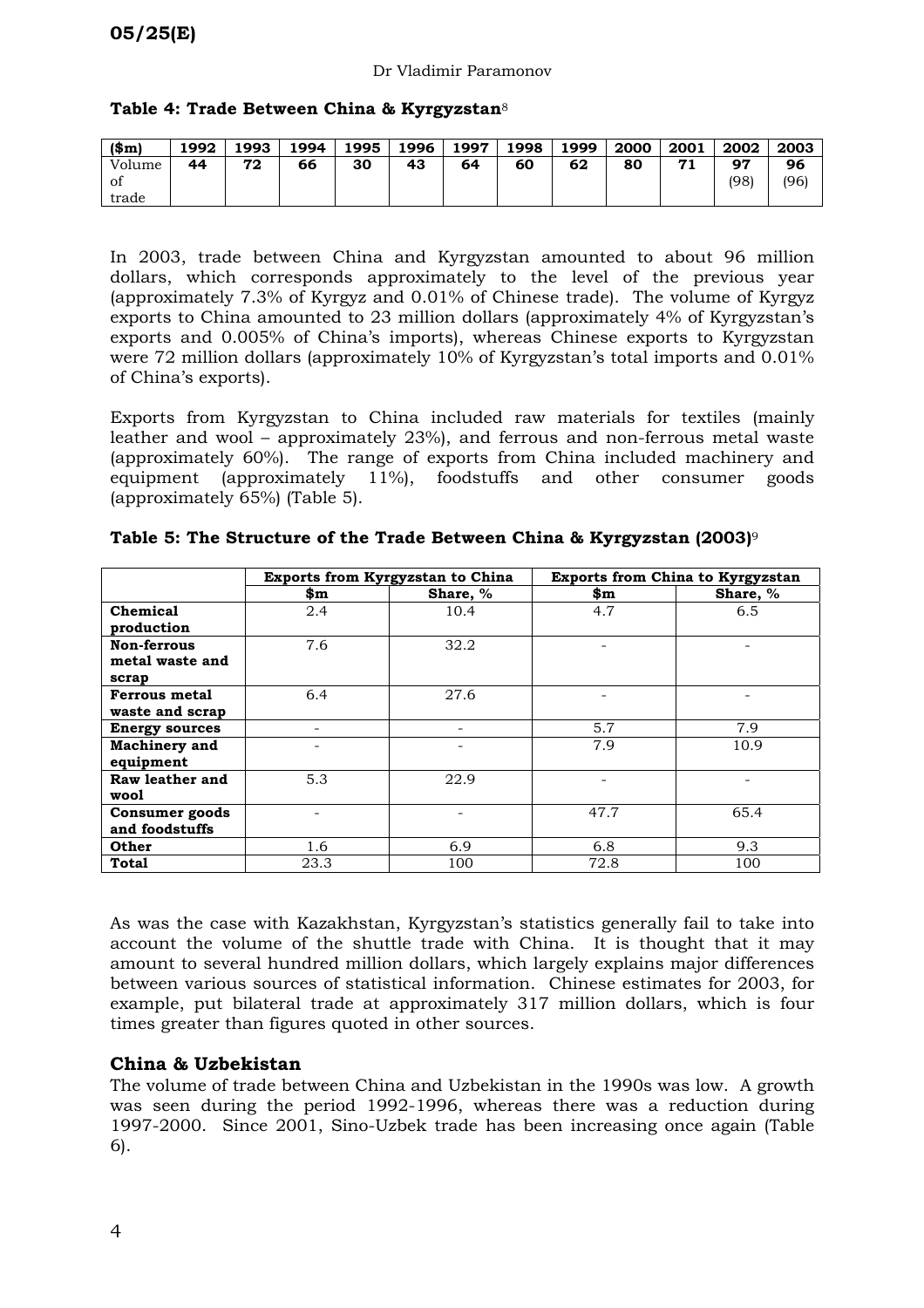| Table 6: Trade Between China & Uzbekistan <sup>10</sup> |
|---------------------------------------------------------|
|---------------------------------------------------------|

| $(\$m)$               | 1992 | 1993 | 1994 | 1995 | 1996 | 1997 | 1998 | 1999 | 2000 | 2001 | 2002 | 2003 |
|-----------------------|------|------|------|------|------|------|------|------|------|------|------|------|
| Volume<br>of<br>trade | G    | 12   | 75   | 64   | 136  | 127  | 72   | 80   | 84   | 107  | 132  | 216  |
|                       |      |      |      |      |      |      |      |      |      |      |      |      |

In 2003, trade between China and Uzbekistan, at 216 million dollars, grew by more that 60% compared to the previous year (approximately 3.2% of Uzbek and 0.03% of Chinese trade). The volume of Uzbek exports to China amounted to 52 million dollars (1.4% of Uzbekistan's exports and 0.01% of China's imports), whereas Chinese exports to Uzbekistan were 164 million dollars (5.5% of Uzbekistan's imports and 0.04% of China's exports).

Uzbekistan's exports to China included services (48%), machinery and equipment (19%), cotton (4%), foodstuffs (4.6%) and non-ferrous metals (1.5%). The range of exports from China included chiefly engineering products (approximately 48%), chemical products (approximately 19%) and foodstuffs (approximately 9%) (Table 7).

|                       | <b>Exports from Uzbekistan to China</b> |          |       | <b>Exports from China to Uzbekistan</b> |
|-----------------------|-----------------------------------------|----------|-------|-----------------------------------------|
|                       | \$m                                     | Share, % | \$m\$ | Share, %                                |
| Cotton                | 2.1                                     | 4.0      |       |                                         |
| Chemical              | 0.3                                     | 0.6      | 30.7  | 18.7                                    |
| production            |                                         |          |       |                                         |
| <b>Non-ferrous</b>    | 0.6                                     | 1.2      |       |                                         |
| metals                |                                         |          |       |                                         |
| <b>Ferrous metals</b> |                                         |          | 2.3   | 1.4                                     |
| <b>Energy sources</b> | 2.1                                     | 4.0      | -     |                                         |
| Machinery and         | 9.9                                     | 19.0     | 78.4  | 47.7                                    |
| equipment             |                                         |          |       |                                         |
| <b>Foodstuffs</b>     | 2.4                                     | 4.6      | 14.6  | 8.9                                     |
| <b>Services</b>       | 25.4                                    | 48.2     | 14.1  | 8.6                                     |
| Other                 | 9.6                                     | 18.4     | 24.1  | 14.7                                    |
| <b>Total</b>          | 52.4                                    | 100      | 164.2 | 100                                     |

|  |  |  |  |  |  |  |  | Table 7: The Structure of the Trade Between China & Uzbekistan (2003) <sup>11</sup> |  |  |
|--|--|--|--|--|--|--|--|-------------------------------------------------------------------------------------|--|--|
|--|--|--|--|--|--|--|--|-------------------------------------------------------------------------------------|--|--|

As is the case with other countries of Central Asia, it is clear that Sino-Uzbek trade also has a certain amount (although negligible) of shuttle trade, which the official statistics take either little account of or fail to take into account altogether. Therefore, it is likely that the real volume of bilateral trade is somewhat greater. This, at least, is what the Chinese statistics say. For example, they estimate that in 2003 trade between China and Uzbekistan amounted to 346 million dollars, which exceeds by a factor of approximately 1.6 the data given in Uzbekistan's statistics and those of the IMF.

#### **China & Turkmenistan**

Commercial and economic links between China and Turkmenistan in the post-Soviet period have been slow to develop. Nevertheless, a steady trend towards an acceleration can now be seen (Table 8).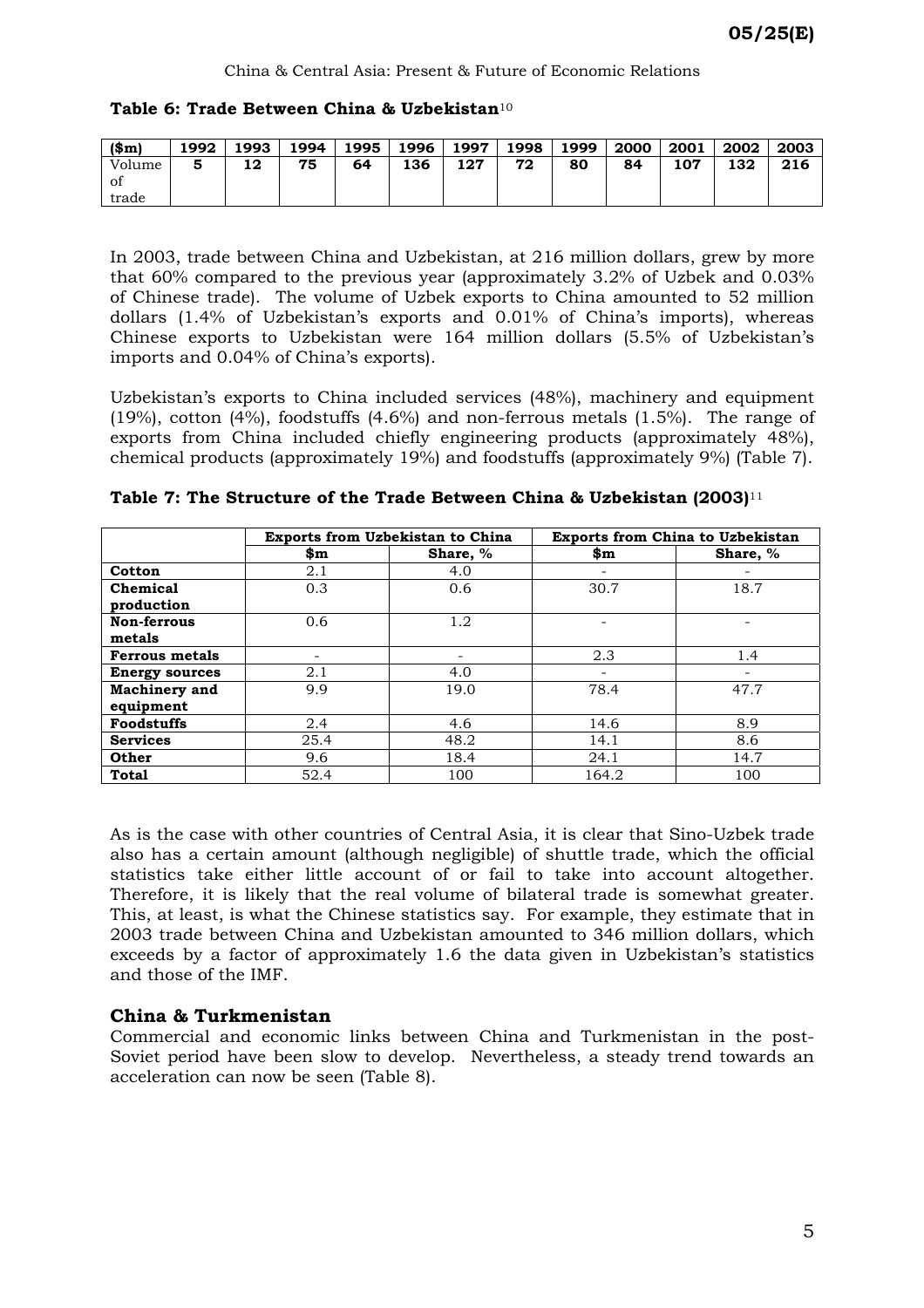#### **05/25(E)**

#### **Table 8: Trade Between China & Turkmenistan**<sup>12</sup>

| (Sm)                  | 1997       | 1998       | 1999       | 2000       | 2001       | 2002        | 2003        |
|-----------------------|------------|------------|------------|------------|------------|-------------|-------------|
| Volume<br>Οİ<br>trade | 19<br>(28) | 24<br>(14) | 29<br>(19) | 37<br>(24) | 47<br>(65) | 91<br>[109] | 122<br>.15) |

There are no date for 1992-1996. According to the figures for 2003, the trade between China and Turkmenistan, at 122 million dollars, shows a growth of 10% on the previous year (approximately 2.1% of Turkmen and 0.01% of Chinese trade). The volume of Turkmen exports to China has not exceeded 19 million dollars (0.6% of Turkmenistan's total exports and 0.004% of Chinese imports), and imports from China amounted to 103 million dollars (4.2% Turkmenistan's total imports and approximately 0.02% of Chinese exports).

Exports from Turkmenistan to China have included mainly energy sources (approximately 83%) and cotton and other types of raw materials for textiles (approximately 5%). The range of exports from China has included mainly engineering and metalworking production (approximately 60%) (Table 9).

|                       | <b>Exports from Turkmenistan to China</b> |          |                | <b>Exports from China to Turkmenistan</b> |
|-----------------------|-------------------------------------------|----------|----------------|-------------------------------------------|
|                       | \$m                                       | Share, % | $\mathbf{\$m}$ | Share, %                                  |
| Cotton                | 0.6                                       | 3.1      | ۰              | -                                         |
| Other types of        | 0.4                                       | 2.2      |                |                                           |
| raw materials         |                                           |          |                |                                           |
| or textiles           |                                           |          |                |                                           |
| <b>Energy sources</b> | 16.1                                      | 83.1     |                |                                           |
| Machinery and         |                                           |          | 62.1           | 60.0                                      |
| equipment             |                                           |          |                |                                           |
| <b>Foodstuffs</b>     |                                           |          | 15.5           | 15.0                                      |
| Other                 | 2.2                                       | 11.6     | 25.8           | 25.0                                      |
| <b>Total</b>          | 19.3                                      | 100      | 103.4          | 100                                       |

**Table 9: The Structure of the Trade Between China & Turkmenistan (2003)**<sup>13</sup>

Typically, the data contained in the Turkmen statistics and those of the IMF are close to each other, whereas the figures in the Chinese statistics are somewhat lower. According to the Chinese data, for example, the bilateral trade in 2003 amounted to approximately 99 million dollars, which is approximately 15-20% less than the Turkmen statistics or those of the IMF. The proportion of the shuttle trade in Sino-Turkmen relations is apparently small and difficult for Chinese statistical organisations to measure. The Turkmen shuttle business is orientated to a much greater degree towards Iran.

#### **China & Tajikistan**

Sino-Tajik commercial and economic links have been extremely slow to develop in the post-Soviet period. This is to a large extent due to the civil war in Tajikistan in the first half of the 1990s and the fact that the two countries are isolated from each other geographically.14 However, it is likely that Sino-Tajik trade will increase considerably in the near future, because of the opening in autumn 2004 of road communications between China and Tajikistan through the Kulma pass.

At the moment, bilateral trade is on a small scale. From 1992 to 2003, the volume of Sino-Tajik trade fluctuated between 5 and 15 million dollars a year (Table 10). According to IMF, in 2003, trade amounted to 9.7 million dollars (approximately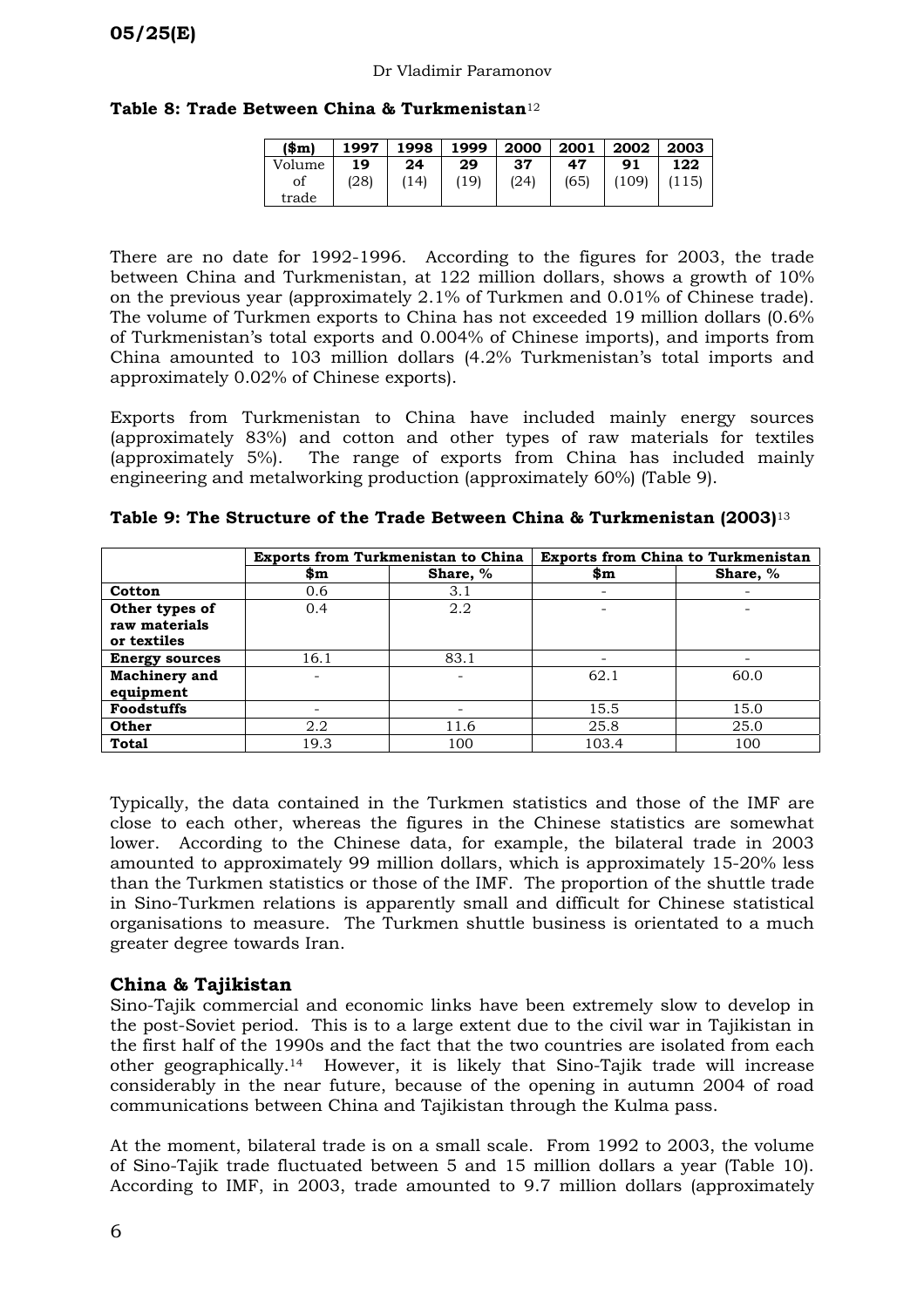#### China & Central Asia: Present & Future of Economic Relations

0.5% of Tajik and 0.0011% of Chinese trade). According to the figures for 2003, Tajikistan's main trading partners are the European Union, Russia, Iran, Uzbekistan and Kazakhstan. Tajikistan's main exports are aluminium (55% of exports), cotton  $(14\%)$  and electricity  $(10\%)$ .<sup>15</sup>

#### **Table 10: Trade Between China & Tajikistan**<sup>16</sup>

| $(\$m)$ | 1998 | 1999 | 2000 | $\mid$ 2001 $\mid$ 2002 $\mid$ 2003 |     |     |
|---------|------|------|------|-------------------------------------|-----|-----|
| Volume  |      | 5    | 15   | N/A                                 | N/A | 9.7 |
| of      |      |      |      |                                     |     |     |
| trade   |      |      |      |                                     |     |     |

According to Chinese statistics, the trade between China and Tajikistan in 2003 amounted to 38 million dollars. This is approximately 4 times greater than the data of the IMF and more than twice that of the Tajik statistics. As was the case with Kazakhstan and Kyrgyzstan, this considerable difference appears to be the result of the large volume of shuttle trade, which is virtually ignored by international organisations and statistical organisations in Tajikistan.

#### **Characteristics**

In sum, the current format of bilateral commercial and economic relations between China and the five Central Asian states can be characterised as follows:

- a significant volume of trade between China and Kazakhstan, and a relatively low level between China and the other states in the region;
- a developing balance of trade in favour of China, and a steady trend towards the consolidation of China's role as an exporter of finished products;
- a consolidation of the status of the Central Asian countries as exporters of raw materials;
- instability or even sudden leaps in the volume of bilateral trade from year to year.

**Firstly**, a typical feature of commercial and economic relations between China and the countries of Central Asia is their "unevenness". At the moment, the largest volume of trade is between China and Kazakhstan, and there is a low volume of trade with Kyrgyzstan, Uzbekistan and Turkmenistan. Trade between China and Tajikistan has been and remains negligible.

According to the figures for 2003, the volume of trade between China and Kazakhstan was approximately 86.4% of the total trade between China and all the countries of Central Asia. The figures are estimated to be 2.9%, 6.6%, 3.7% and 0.4% for Kyrgyzstan, Uzbekistan, Turkmenistan and Tajikistan respectively.

Furthermore, according to the official statistics of the Central Asian countries and international organisations, the volume of trade is still not significant either for China or for most of the states in the region. The only exception is Kazakhstan, for which China is an important trading partner (approximately 13.6% of Kazakh trade).

At the same time, unlike the statistics of the countries of Central Asia and the international organisations (Asian Development Bank and IMF), China's statistics seem to take into account to a greater degree the actual volume of trade (including the shuttle trade). Therefore, trade links with China are probably of much greater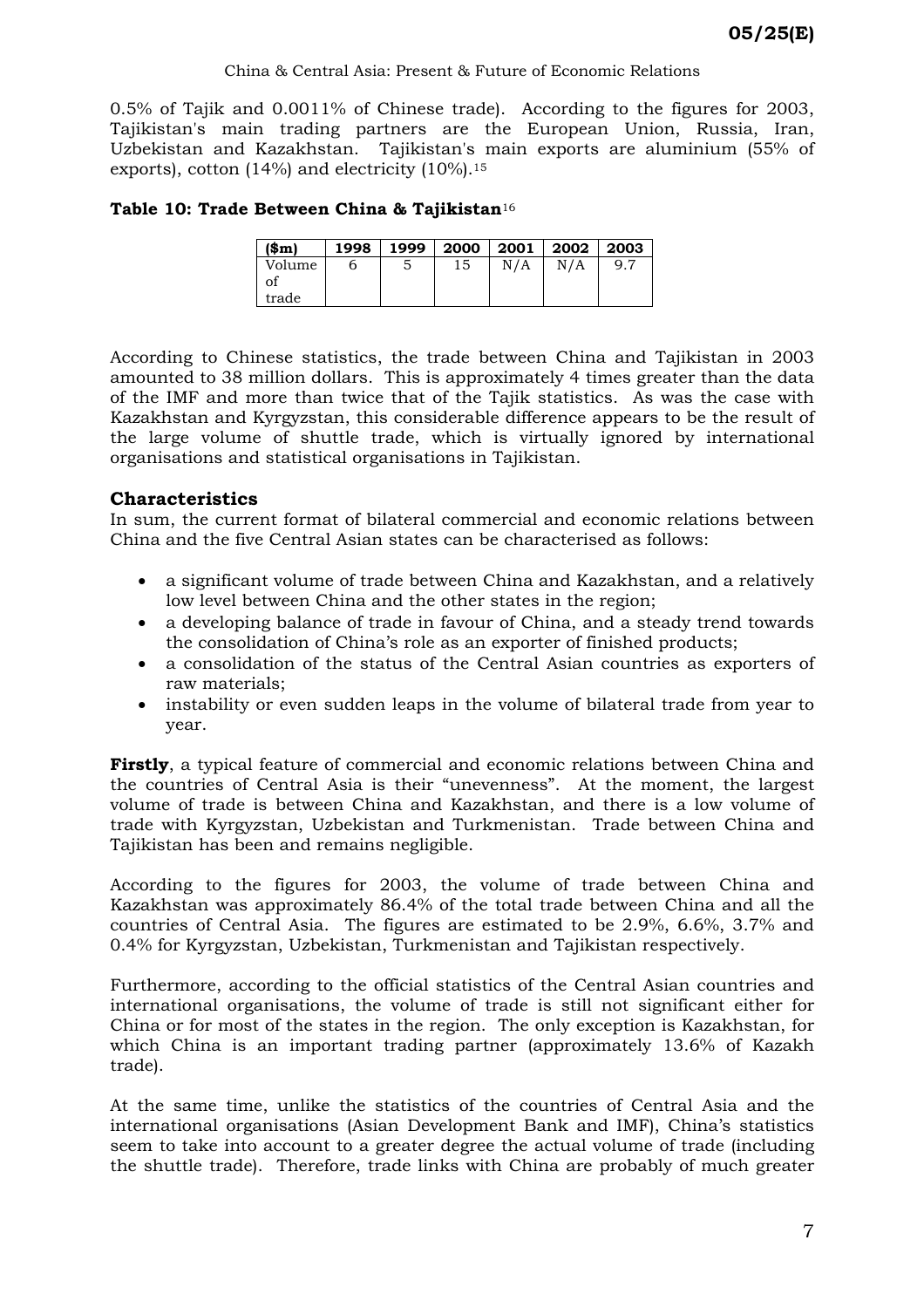#### Dr Vladimir Paramonov

importance to the majority of the Central Asian states (principally Kazakhstan and Kyrgyzstan) than their official statistics show.

**Secondly**, the balance of trade between China and the Central Asian states is characterised by a stable positive balance in China's favour. For example, according to the Central Asian statistics, the figures for 2003 show that Chinese exports to Central Asia were in the region of 1,901 million dollars, more than 35% greater than Chinese imports from the region (approximately 1,404 millions dollars). For Kazakhstan, the surplus of exports from China over imports was approximately 18%, and 212%, 215% and 442% for Kyrgyzstan, Uzbekistan and Turkmenistan respectively.

It is very revealing that China is confidently consolidating its role as a supplier to the region of finished goods. According to the figures for 2003, Chinese exports to the Central Asian states consisted mainly of machinery and equipment (approximately 65%), as well as of foodstuffs and consumer goods (over 30%).

**Thirdly**, the Central Asian republics are consolidating their role as suppliers of raw materials and natural resources to China. The structure of the trade between China and Kazakhstan and China and Turkmenistan is particularly revealing in this respect – the proportion of raw materials in the exports of these two countries is in excess of 85%. Furthermore, this structure is typical of Kyrgyzstan, which is poor in natural resources and which supplies China with raw material for textiles (mainly leather and wool – approximately 23% of exports) and even (!) ferrous and non-ferrous metal waste (about 60% of exports).

**Fourthly**, the dynamics of the bilateral trade between China and the states in the region is characterised by an absence of increasing volume from year to year. This is related to the world prices for raw materials. The volume of trade between China and the countries in the region (with the exception of Kazakhstan) is comparatively small, being measured in tens of millions of dollars (from 216 millions for Uzbekistan, falling to 10-15 millions for Tajikistan). As a result of the orientation towards raw materials of the economies of most of the Central Asian countries, the volume of exports from the region very much depends on world prices for raw materials. From 1998 to 2001, there was a fall in prices for the main categories of raw materials supplied by these countries – oil, cotton, gold, aluminium and so on, whereas from 2002 to 2003 there was a growth. Therefore, variations in world prices for different raw materials have frequently caused sharp fluctuations in the dynamics of the bilateral trade between China and the Central Asian states.

On the whole, although there is a discernable stable trend towards increased bilateral trade between China and the Central Asian countries, the current format of economic cooperation between them cannot be called mutually beneficial. For example, in the opinion of a number of experts, "the economic benefits of trading between China and Central Asia seem to have accrued more favourably to China than to the Central Asian countries, considering the terms of the trade between China's exports (including textiles, consumer electronics, food, fertilizers and machinery) and its imports (consisting mainly of mineral, agricultural and animal products)".17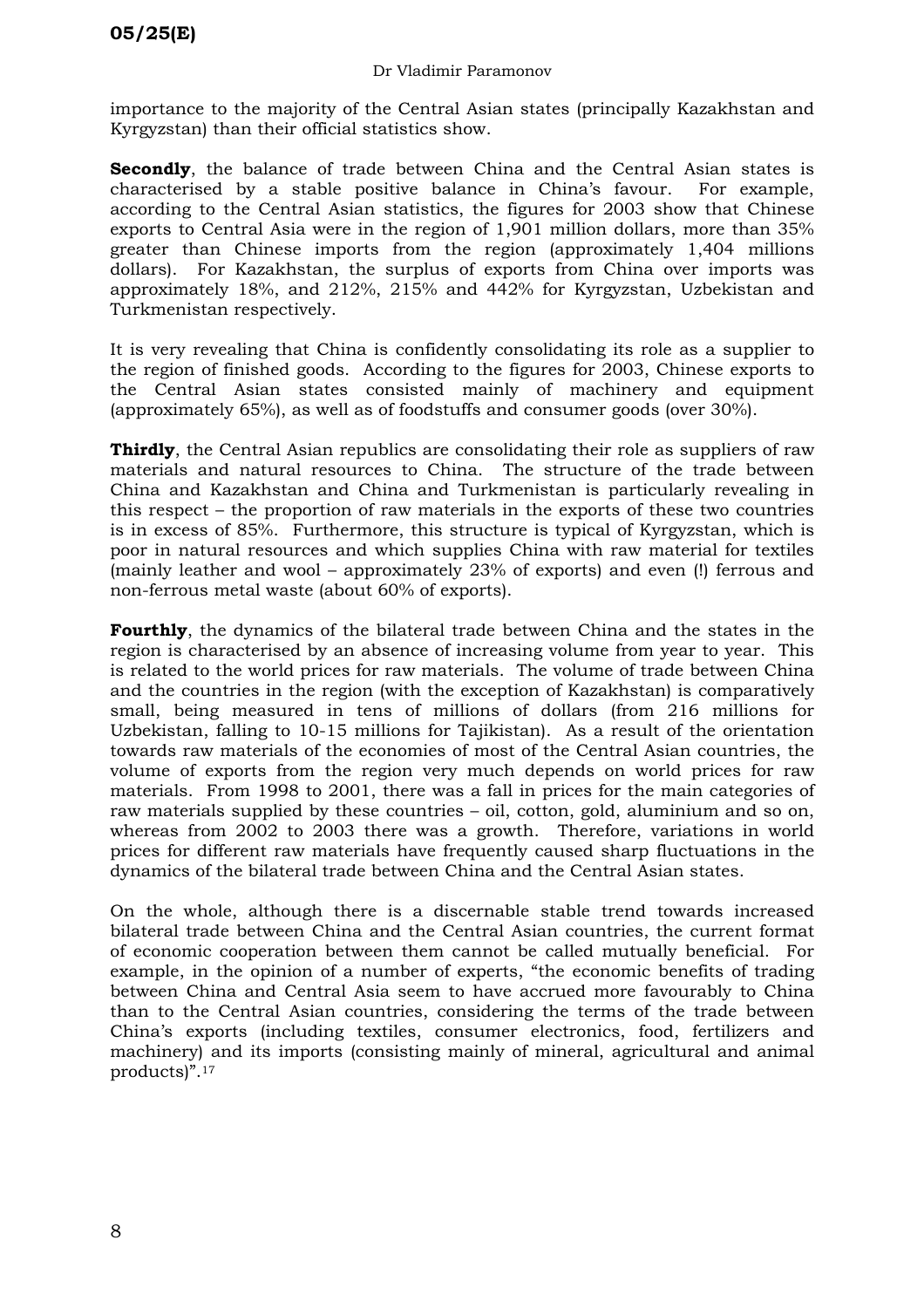#### **The Main Problems Associated with the Development of Mutually Advantageous Economic Relations**

The current pattern of economic relations seems to reveal a complex set of problems facing the development of mutually beneficial cooperation between China and the Central Asian countries. Whilst we do not claim to know the full range of problems, we believe that the main ones are as follows:

- the weakness of the national economies of the Central Asian countries;
- the remoteness of Central Asia and the interior areas of China from maritime communications and main markets;
- the numerous trade barriers.

These problems are closely interrelated, and the classification of them is therefore largely arbitrary.

#### **Problem 1: The Weakness of the National Economies of the Central Asian Countries**

The collapse of the single economic area of the former USSR has resulted in relatively small economies and weak national producers in Central Asia. The problem is related to a great extent to the fact that the republics of Central Asia18 occupied a niche within the economic system of the USSR. In Soviet times, the economic activity in the region was aimed primarily at satisfying the needs of the other Soviet republics in terms of raw materials and to a lesser extent finished goods. Thus, a considerable proportion (over 50% according to various estimates) of consumer and industrial goods were delivered to the region from other republics of the USSR, primarily Russia. Intra-USSR imports were also mainly to Russia, and included consumer goods, industrial equipment, and components and spare parts for the economic infrastructure.

Furthermore, as a result of the division of labour established in Soviet times (and the consequent territorial location of production), nearly all the industrial enterprises of the states of Central Asia were and remain very much mutually dependent, both structurally and technologically. In many cases there is no alternative to the existing economic ties between the countries of the region, which are still linked to each other or to enterprises in other CIS states (mainly Russian enterprises).

Against this backdrop, it is clear that the national economies of Central Asia are not comparable in terms of size with China's economy, which accounts for about half the economy of the whole of Asia. "China has rapidly expanded in trade, almost tripling its share of global exports and more than doubling its share of global imports over the periods 1990-2002".19 Furthermore, according to the Asian Development Bank, "export in China surged by 34.6% in 2003 – after strong growth of 22.4% in 2002 – pushed higher by increased production capacity and a favourable competitive position. Import soared by 41.0%, nearly double the rate of 2002, due to strong domestic demand, higher oil prices, and lower tariffs. China is the world's biggest consumer of copper, tin, zinc, platinum, steel and iron ore; second biggest of aluminium and lead; third largest of nickel; and fourth largest of gold; second-largest oil consumer, and accounted for 35% of the global rise in oil demand in 2003".20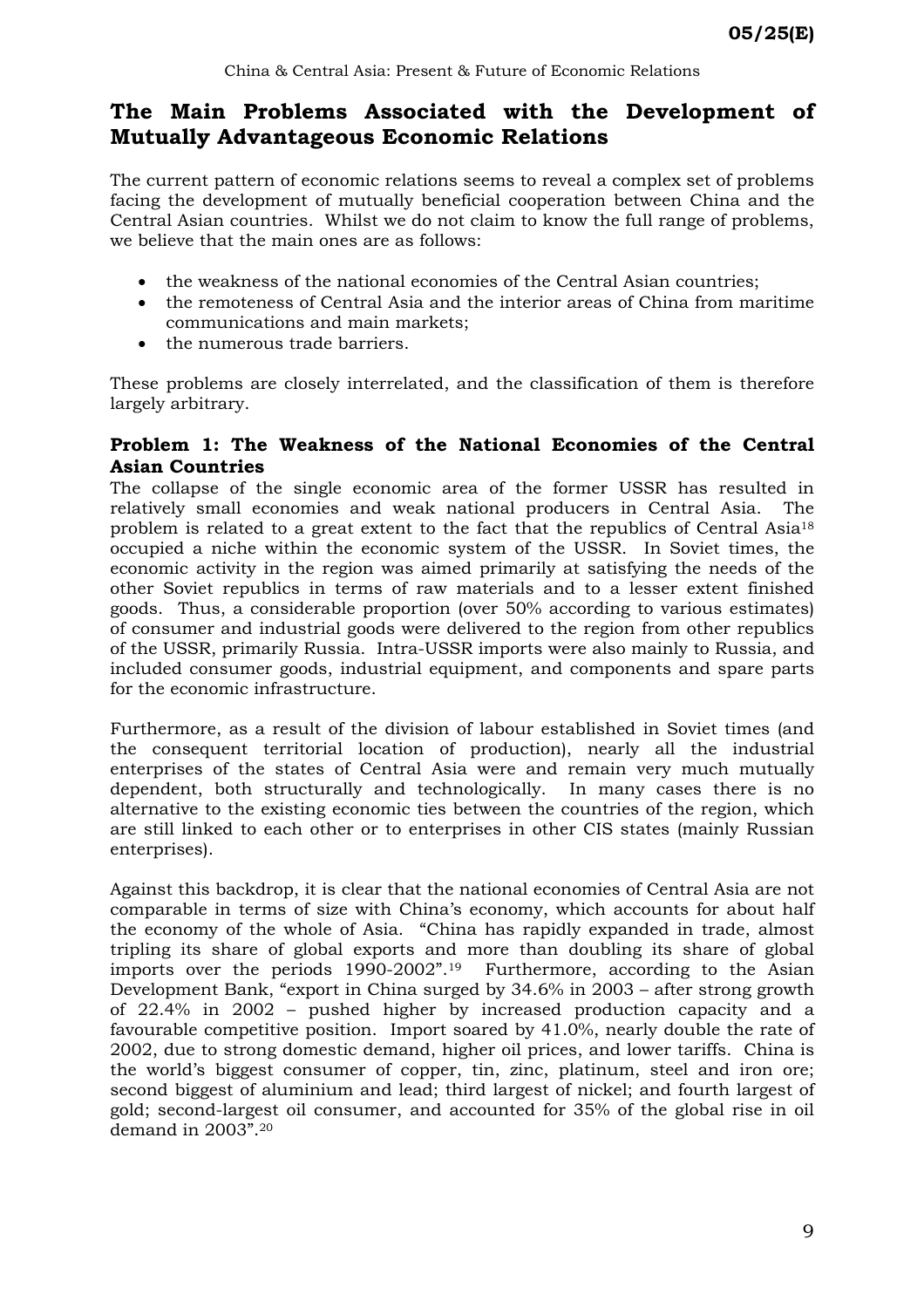In sum, the economies of the Central Asian countries cannot compete with the Chinese economy. The region is consolidating its role of supplier of raw materials to China and purchaser of consumer goods (not by any means of the best quality by Chinese standards). This has to do to a large extent with the fact that the Central Asian countries trade mainly with areas of the Chinese interior which are relatively undeveloped in terms of industry (for example Xinjiang), rather than with the industrially developed coastal areas. This will lead to the gradual, but steady exhaustion of the Central Asian states, as a result of the drain of capital and loss of processing industries.

#### **Problem 2: The Remoteness of Central Asia & the Interior Areas of China From Maritime Communications & Main Markets**

The Central Asian region and the interior areas of China (such as the Xinjiang Uyghur Autonomous Region, XUAR) are geographically remote from maritime communications and consequently from main markets. This problem is particularly severe for the Central Asian countries, whose landlocked status became glaringly obvious after the disintegration of the USSR. Furthermore, Uzbekistan is one of the two countries in the world which are doubly landlocked $21$  (the other is Liechtenstein). Tajikistan's geographical circumstances are even more complicated, since most of its territory is mountainous, and the most effective overland communications are through the doubly landlocked Uzbekistan.

Following the disintegration of the single economic area of the USSR, geography has started to dictate the "rules of the game". A "landlocked country's shipping costs [are] more than 50% higher than those of coastal country. If the country's distance to the coast is halved, all of its trade partners yield an increase of over 70%".22 In this respect, a statement made by a Kazakh spokesman is particularly revealing (Kazakhstan is situated in geographically more advantageous circumstances than most of the other states in the region). It says that "transport costs in Central Asia could amount to 60% of the value of manufactured imports".23

The interior of China is not significantly different in terms of geography to the Central Asian states. This geography has already predetermined the concentration of China's most developed industrial enterprises on the coast, with the consequent acute problem of the backwardness and underdevelopment of China's interior provinces. "The inland transport costs of moving goods from some remote regions of China to external markets are roughly 10 times the inland transport costs at the other end".24

In sum, the geographical circumstances of Central Asia, which became clear after the collapse of the USSR, and the lack of well-developed transport communications with the industrially developed provinces of China have raised transport costs and reduced the advantages of economic cooperation, and, most importantly, are consolidating the existing format of economic relations. The possibilities of transport communications across Central Asia will be more or less ignored. As a result, the interior provinces of China and the Central Asian region share the key problem of being on the economic and geographical periphery within a system of global economic links.

In these circumstances, the Central Asian countries and the neighbouring areas of China's interior continue to be isolated from international movements of funds. Whereas China (including Hong Kong) receives about 12% of the world volume of direct foreign investment, the figures for XUAR and Central Asia are only 0.9% and 0.4% respectively (Diagram 1).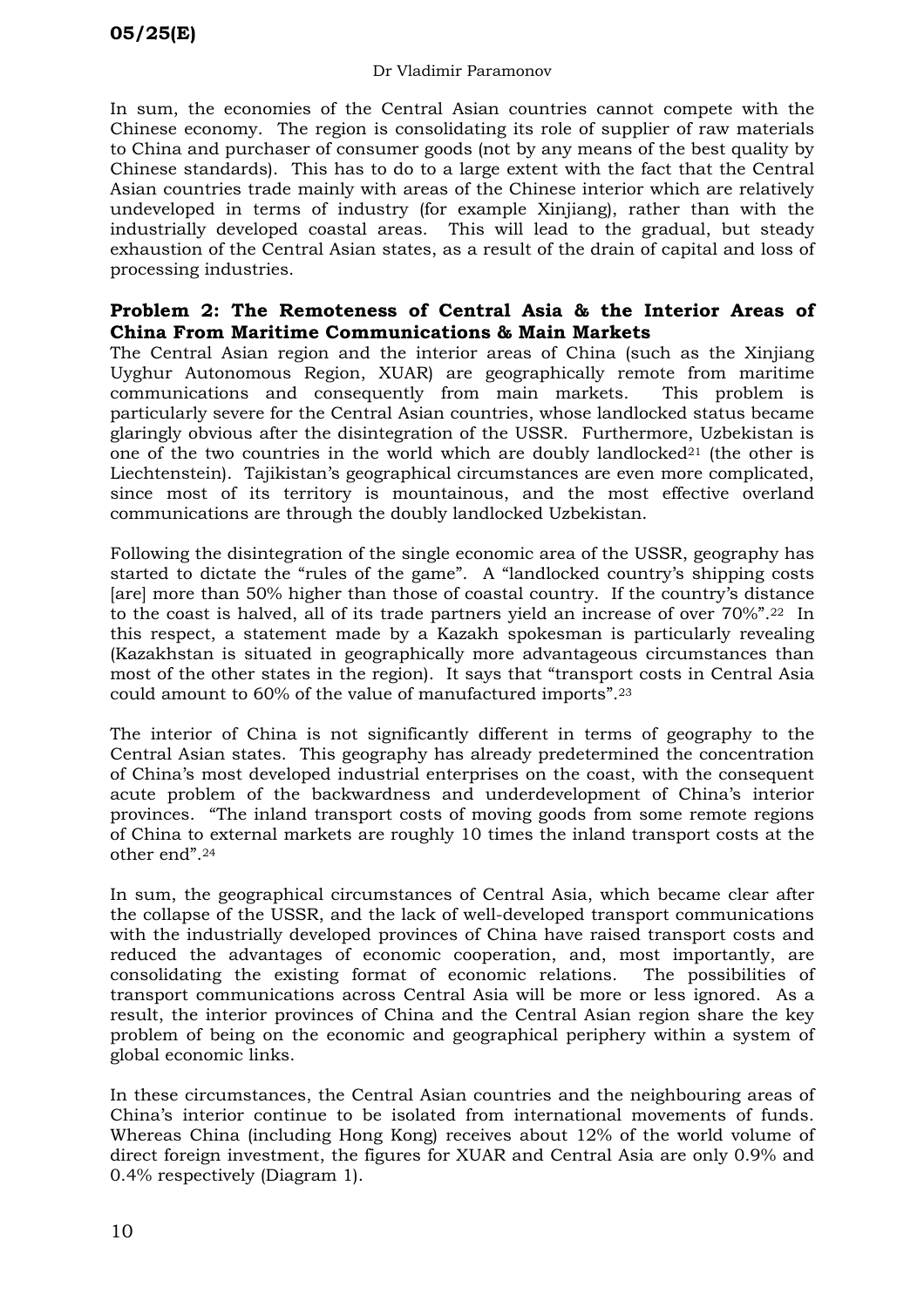**Diagram 1: The Distribution of Direct Foreign Investment in 2003 (US\$bn)**<sup>25</sup>



#### **Problem 3: Numerous Trade Barriers**

There are numerous trade barriers between China and the Central Asian countries, both official and unofficial. A reflection of this - the so-called spaghetti bowl effect – are the various rules and measures associated with different trade agreements. Since every state has its own mini-regime for trade, the existence in one country of different commercial procedures for different trade partners is normal.

The difficulty of manoeuvring in the diverse and relatively complex regimes of differing trade agreements, as well as cases of incoherence in agreements with additional members, result in increased costs and administrative expenses. This can also regularly put political difficulties in the way of processes of regional integration in Central Asia and in the way of cooperation with China.

The problem is magnified by the fact that many Central Asian countries try to raise the cost of transporting goods across their territory. They are frequently motivated by considerations of short-term gain, and disregard the interests of neighbouring countries and partners and their own long-term interests.

This, together with the widespread practice of so-called unofficial payments (extortion, bribes, general disorganisation on routes and so on), leads to a hefty increase in the cost of transporting goods (by a factor of 3, according to some estimates).26 "If some of the restrictions (in trade) that currently exist between and among Central Asian republics are lifted, these nations might see a change of 3%- 5% per year economic growth as a regional unit. Over five years, that could be 33%-50% cumulatively."27 In spite of the fact that it is extremely difficult to make a similar prediction with regard to the prospects for commercial and economic cooperation between China and the Central Asian countries, "the increase in trade", according to the same estimates, "could be quite large and even perhaps more stimulative than the internal Central Asian numbers".28

#### **Summary**

On the whole, the analysis of the main problems in commercial and economic relations between China and the Central Asian countries leads one to the conclusion that they nearly all agree that there is a lack of inter-state integration in the Central Asian region itself. To a large extent, this circumstance prevents the effective development of Sino-Central Asian relations. It seems that while the current situation of inter-state demarcation and distrust continues in Central Asia, mutually beneficial economic cooperation between China and the states in the region will not really be possible.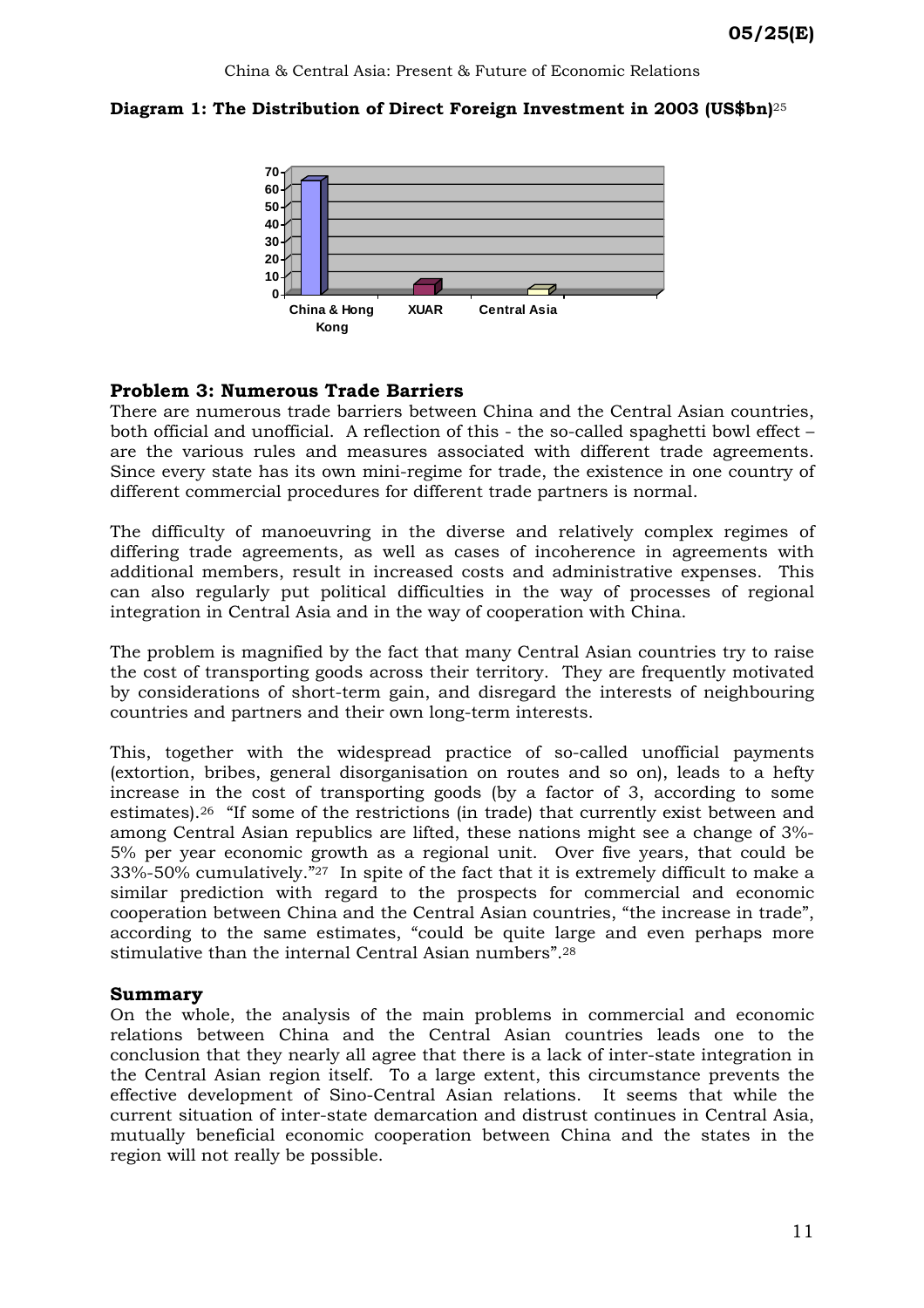#### Dr Vladimir Paramonov

It is logical to suppose, in this case, that China will build commercial and economic relations with the Central Asian countries exclusively on the basis of its own interests. It is most likely that China will try use the mineral and raw materials base of the Central Asian states as effectively as possible for the economic advancement of its own interior areas. China, with its economic potential, will not have any great difficulty in filling the small markets of these countries with consumer goods and industrial products.

Therefore, China will gain in exchange access to the huge resources of raw materials in the region. Since Central Asia has considerable reserves of energy (of all kinds), and huge deposits of non-ferrous metals, it can be predicted with a high degree of probability that China's immediate economic interests in the region are in the energy sector and mining and extraction. At the same time, China may use the region as a major supplier of raw materials for textiles and semi-finished products for its own light industry.

In sum, this could increase the export of raw materials from Central Asia even more, and at the same time stop the development of processing industries in the countries of the region. Initially, there could be an increase in trade between these states and China, as well as a formal improvement in their macro-economic figures. However, this format of relations may in the long term bring Central Asia to economic collapse. The scenario we have presented is a potential threat not only to Central Asia, but also to China itself. If the Central Asian states experience an economic collapse and consequent destabilisation, China risks being faced with a socially unstable region on its western borders.

## **The Potential for Economic Cooperation: Main Recommendations**

In spite of the continuing and difficult problems facing mutually advantageous commercial and economic relations between China and Central Asia, the potential for cooperation at various levels is enormous. The opportunity to bring this about will be determined to a large extent by the success or failure of the processes of inter-state cooperation, the most important of which are as follows:

- the acceleration of regional integration in Central Asia;
- the development of industrial cooperation between China and Central Asia;
- the integration of the transport systems of China and Central Asia.

These processes can only develop as an integrated whole, and any division of them is largely arbitrary.

#### **The Potential for Speeding Up Regional Integration in Central Asia**

Extending the processes of integration in the region could improve the effectiveness of economic activity in the region itself, make it more attractive to investors, and improve the competitiveness of Central Asian producers. Overcoming the segmentation of national markets could be a highly effective way of mobilising the regional, energy and transport infrastructure for the purpose of achieving economic growth in the region.

All this could lead to a considerable increase in investment (including Chinese investment) in Central Asia, and to a major change in the format of commercial and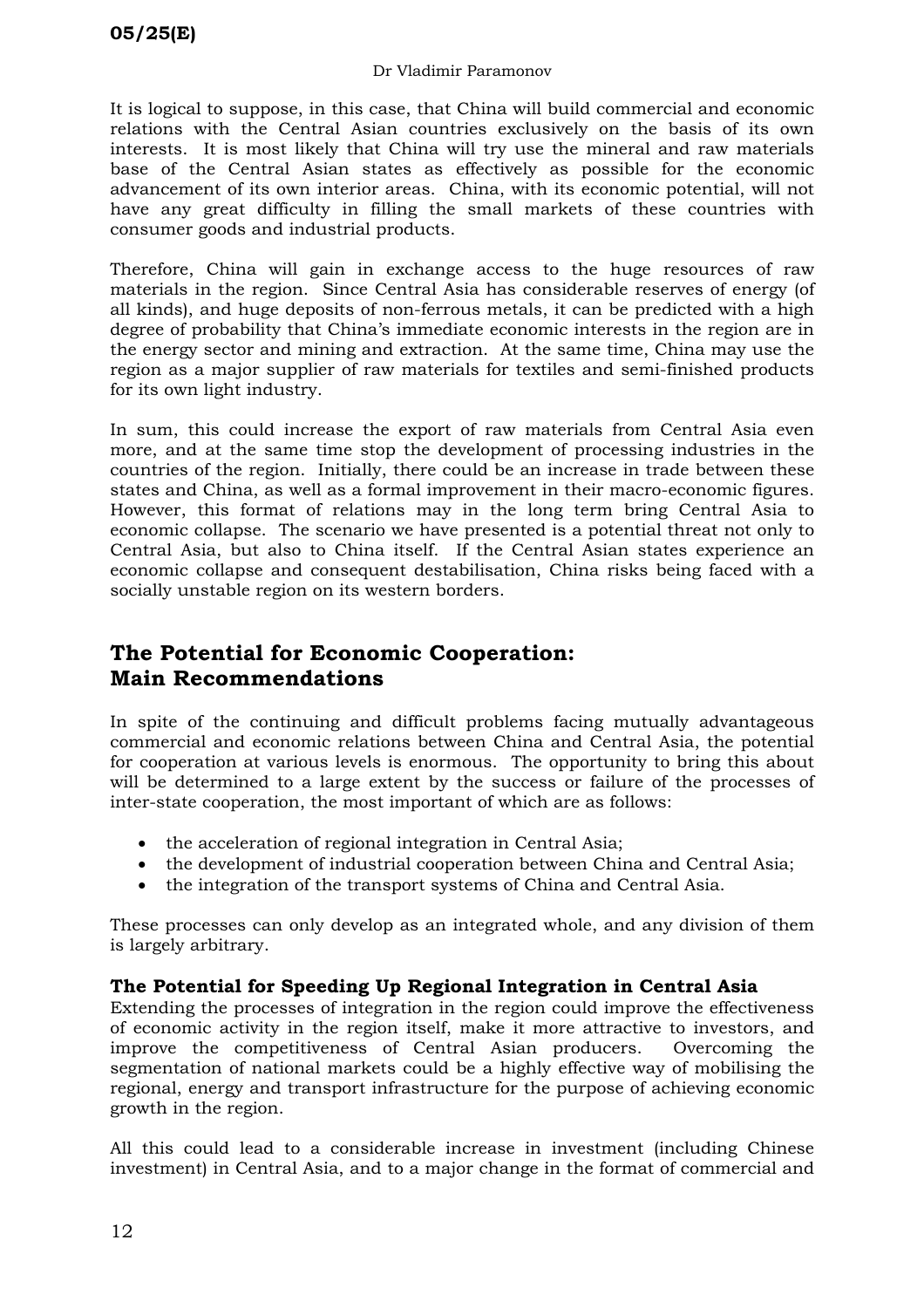China & Central Asia: Present & Future of Economic Relations

economic relations between China and all the countries in the region. A large regional market is clearly more attractive from an objective point of view to external investment in the processing industries, than are small national markets. This has a particularly urgent appeal for the Central Asian states, whose industrial infrastructure does not have an objective national framework. The Shanghai Cooperation Organisation provides a basis on which to develop economic integration.

#### **The Potential for the Development of Industrial Cooperation Between China & Central Asia**

The intensification of multilateral industrial cooperation between China and the Central Asian countries could speed up the industrial development of the region and the Chinese interior provinces in a fundamental way. A good way of doing this would be to create Chinese and Central Asian holding companies in different industries, such as energy (including nuclear energy), textiles, light industry and food production, non-ferrous metallurgy, and different types of engineering (principally textile and agricultural).

This would enable the Central Asian states and interior provinces of China to orientate the production cycles of their manufacturing plants even more to finished products made from local raw materials. The production of Sino-Central Asian enterprises could be highly profitable and competitive in world markets, owing to the low and more or less identical energy consumption of industrial production in China and Central Asia, to the abundance of power, and to the highly skilled and cheap workforce.

Furthermore, the attraction of creating Sino-Central-Asian industrial complexes in Central Asia also derives from the ample opportunity to protect them from external competition during the period of formation. The Central Asian states (except Kyrgyzstan) are not yet members of the WTO. Later on, when the enterprises of the Sino-Central Asian companies have grown stronger, they will be able to compete in circumstances where all countries in the region are in the WTO.

The development of inter-state industrial cooperation will bring great advantages to China, as well as to the Central Asian countries.

China, by investing capital in profitable industrial projects in Central Asia, could not only make a profit, but also use the resources, industrial enterprises and energy supplies of the Central Asian region to open up its interior provinces, which will then be involved naturally in joint inter-state projects. This would create a considerable economic growth dynamic in the interior areas of China, which would subsequently greatly reduce their backwardness vis-à-vis the coastal areas. The result will be a stronger internal market in China and a rise in the standard of living of the population of the interior provinces.

The Central Asian states, on the other hand, could, with China's help, develop the processing industries (engineering, textiles, electronics etc.). In view of the fact that their infrastructure and production cycles were originally created on an all-regional basis, Chinese investment would be an incentive to integrate the economies of Central Asia. This would produce a fundamental improvement in the economic situation in all the states in the region and compensate the Central Asian republics for the severing of traditional economic ties with other CIS countries.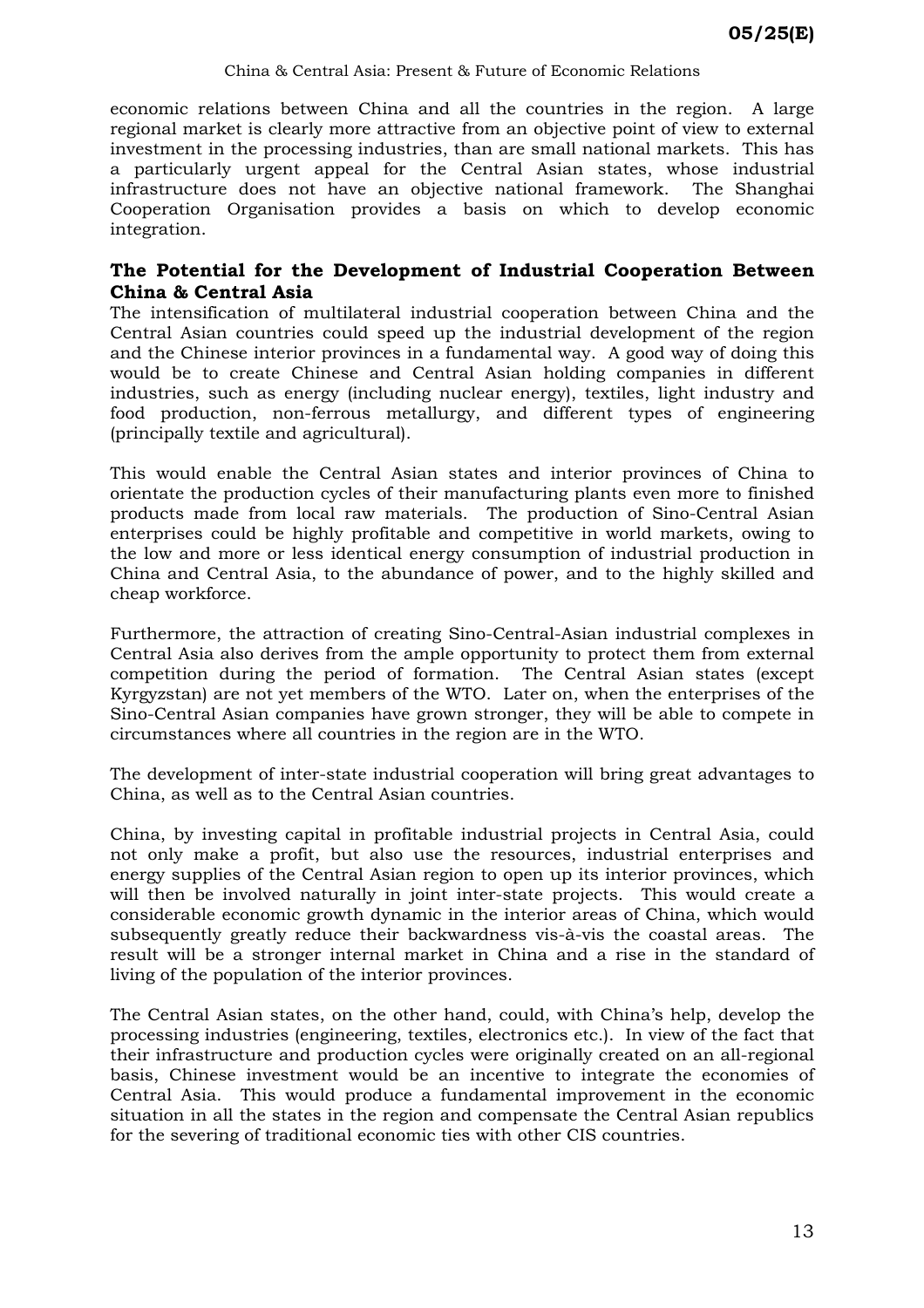All this could lead in the medium term to an upsurge in industrial production in Central Asia to approximately the level of 1990 (6-10 times higher than the present level). It is also possible that industrial cooperation with China will in the long term allow the Central Asian states to build national economies that are competitive in the world market.

#### **The Potential for the Integration of the Transport Systems of China & Central Asia**

Integration of transport between China and Central Asia could accelerate the construction of railways and road communications both in the region and inside China. This would provide the stimulus for the creation of a Eurasian overland transport system. Such a system of communications would connect by the shortest route the industrially developed areas of China to its underdeveloped interior provinces, and then to the Central Asian states and the countries of the Middle East.

An indispensable condition for the implementation and successful functioning of this transport system must be close cooperation between China and the Central Asian states with regard to providing economically viable transportation. This could include a set of measures at inter-state level aimed at providing the lowest possible transport costs.

During the initial stage, this could provide a strategic breakthrough in integrated, multi-aspect cooperation between China and the Central Asian states. This could later give a powerful stimulus to economic growth in Central Asia and the interior provinces of China, and increase international trade via the intra-continental regions of Eurasia.

According to preliminary estimates, the movement of goods in the Central Asian region could potentially grow by a factor of 2 to 5 times. This is possible primarily because of the substantial reduction in the time taken to transport goods, and also because of lower tariffs. Furthermore, a considerable proportion (from 8 to 20%) of the movement of goods from China and the states of South East Asia could potentially go through a transport corridor running through China, Kazakhstan, Uzbekistan, Turkmenistan (then to Afghanistan) and Iran. These figures are based on the rate of transportation of goods on this route being in principle comparable to that in the Central Asian region in the period when it was closely integrated with the other republics of the former USSR. For example, the volume of the overland transportation of goods in the Soviet republics of Central Asia in 1977 was 4,241 billion tonne-kilometres, including 3,237 tonne-kilometres by rail, 338 tonnekilometres by road, and 666 tonne-kilometres by pipeline. The average movement of goods on the Central Asian rail network was in the region of 13 million tonnekilometres per kilometre.29

## **Conclusion**

An analysis of the current situation and trends in the development of commercial and economic links between China and the Central Asian countries indicates a gradual but steady expansion. There is a continuing high probability that the Central Asian region will be transformed into a raw materials appendage of the Chinese economy. It can be said objectively that in circumstances of globalisation (which for this region increasingly wears a "Chinese face"), the Central Asian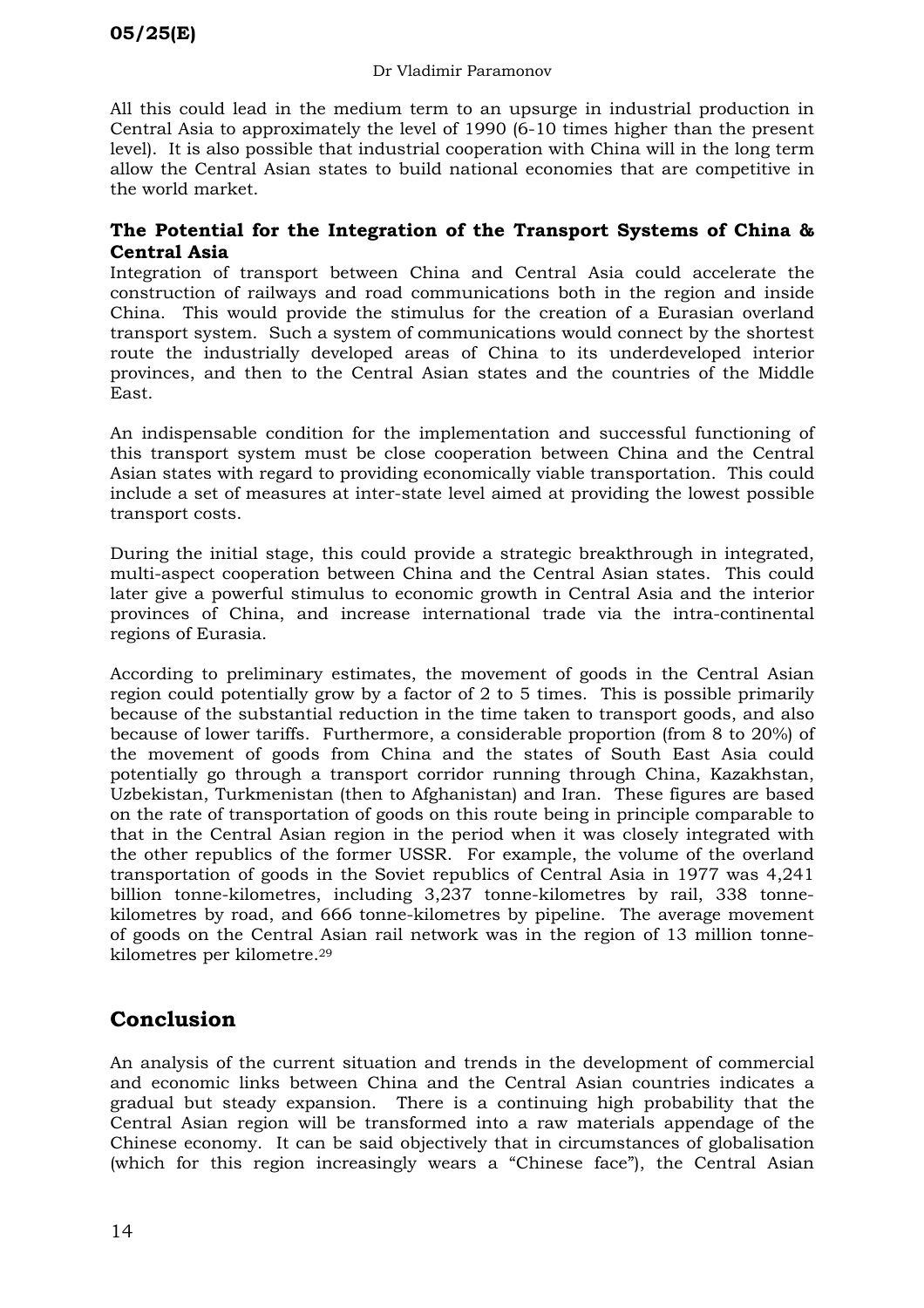countries (which have not been able to form an effective regional economic zone) could find themselves allocated no more than this niche.

The only alternative may be the political will of China and the Central Asian countries to make a fundamental change to the format of their economic relations. Bearing in mind the current situation of inter-state demarcation in Central Asia, the way in which the economic and political strategy of China itself will develop is of fundamental importance. A consolidation of the existing format of economic relations between Central Asia and China, in accordance with the wording "resources in exchange for finished products" is not, from an objective point of view, in the long-term interests of China's security.

Therefore, strange as it may now seem, China must have an objective interest in integration between the countries of Central Asia. It is also possible that China itself (rather than another external force) will in the near future become the main engine in this process. The first signs of this are already noticeable in the increasing activity of China within the framework of the only institution for multilateral cooperation with the region – the Shanghai Cooperation Organisation (Kazakhstan, China, Kyrgyzstan, Russia, Tajikistan and Uzbekistan). At the summit of the Shanghai Cooperation Organisation which took place in June 2004, China announced the allocation of 900 million dollars for the development of economic relations within the framework of the organisation.

It is likely that sooner or later the Central Asian countries will understand the importance of economic integration amongst themselves and cooperation with China, in order to quicken the pace of their own development and make an effective entrance into the global economic area. Only then will overland transport routes across the Central Asian region and the interior provinces of China play a role in the global economy comparable to the role now played by the main international maritime routes. And only then will it be possible to talk about long-term stability in the middle of Eurasia and the revival after four centuries of the Great Silk Road.

#### **ENDNOTES**

 $\overline{a}$ 

<sup>1</sup> Huan Jingu, "China: approaches to and features of economic transformation", *Problems of the Theory and Practice of Control*, No 6, Moscow, 2000, p12-15.

<sup>&</sup>quot;Central Asia" here means the area of central Eurasia comprising five states – Kazakhstan, Kyrgyzstan, Tajikistan, Turkmenistan and Uzbekistan – which were established by their declarations of independence and the collapse of the USSR in 1991. This is a somewhat notional definition, as it does not altogether take account of some geographical peculiarities or of certain demographic aspects of the situation in the region. However, it is reasonable in view of the well-known commonality of socio-political and economic development of these countries within their designated borders, the maintenance of close links between the five states and the high level of reciprocal influence they exert on each other in terms of internal and external political, economic and other processes, and their close cooperation in matters of economics, policy and, of course, security.

The statistical calculations for this part of the report were prepared jointly with Dr A V Strokov, an independent expert from Uzbekistan.

<sup>4</sup> **National Data**: Republic of Kazakhstan Statistics Agency, 2004; Republic of Uzbekistan State Statistics Committee, 2004; "Turkmenistan" Information and Business Centre, [http://www.turkmenbusiness.org;](http://www.turkmenbusiness.org) Republic of Kyrgyzstan National Statistics [Committee, 2004; Tajik information portal "Ahbor", http://www.ahbor.com/main.php?qid-](http://www.ahbor.com/main.php?qid-447cid=5)447cid=5;

**IMF Data**: Direction of Trade Statistics, International Monetary Fund, Yearbook, 2004. **Chinese Data**: "Xinhua" agency: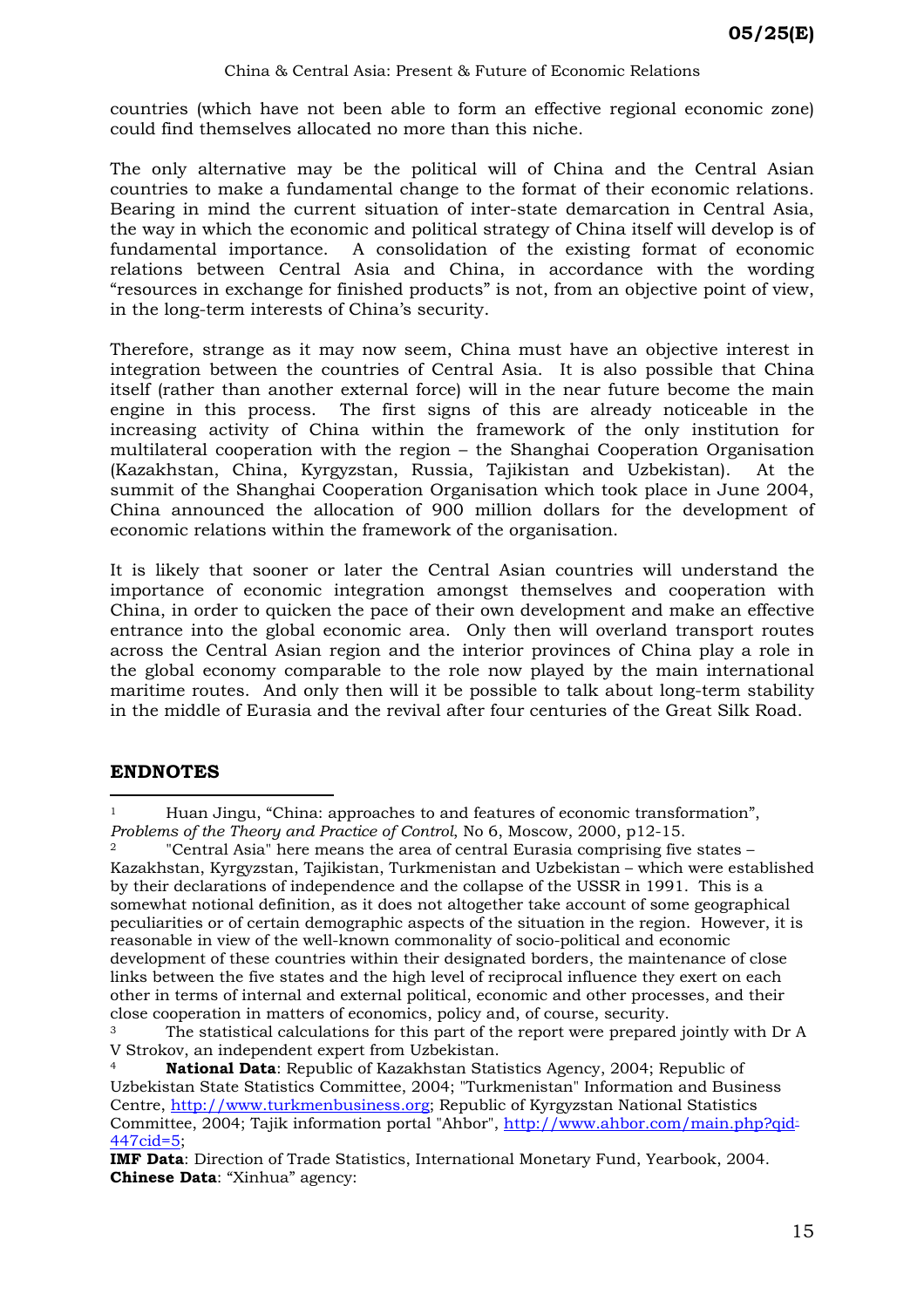**05/25(E)** 

 $\overline{a}$ 

On Kazakhstan –

<http://www.russian.xinhuanet.com/russian/2005-02/26/content>84030.htm; On Uzbekistan –

<http://www.russian.xinhuanet.com/russian/2005-02/26/content>84035.htm; On Turkmenistan –

<http://www.russian.xinhuanet.com/russian/2005-02/26/content>84031.htm; On Kyrgyzstan –

<http://www.russian.xinhuanet.com/russian/2005-02/26/content>84033.htm; On Tajikistan –

<http://www.russian.xinhuanet.com/russian/2005-02/26/content>84036.htm.<br>
5 Sources: data for 1992-2001 – Asian Development Bank, 2002 (Key Indicators of the Developing Asian and Pacific Countries, Asian Development Bank, 2002); data for 2002- 2003 – Republic of Kazakhstan Statistics Agency, data in brackets – the IMF, 2004 (Direction of Trade Statistics, International Monetary Fund, 2004).

<sup>6</sup> Source: Republic of Kazakhstan Statistics Agency, 2004.<br><sup>7</sup> O.G. Minutina, Prospects for cooperation between China a

7 O G Mirutina, Prospects for cooperation between China and Kazakhstan and its importance to Russia", website for social-humanitarian and political science education in the Russian Federation, [http://www.humanitiews.edu.ru/db/msg/19819.](http://www.humanitiews.edu.ru/db/msg/19819)<br><sup>8</sup> Sources: Data for 1992-2001 – Asian Development Bank (Key Indicators of

Developing Asian and Pacific Countries, Asian Development Bank, 2002); data for 2002- 2003 - Republic of Kyrgyzstan National Statistics Committee, 2004, The Economist Intelligence Unit, Kyrgyz Republic, November 2003, p32 and November 2004, p31; data in brackets – the IMF, 2004 (Direction of Trade Statistics, International Monetary Fund, Yearbook, 2004).

9 Sources: Ministry of Economic Development, Industry and Trade of the Republic of Kyrgyzstan, 2004; "Kyrgyzstan Development Gateway" information site,

<http://www.rus.gateway.kg/cgi-bin/page.pl?id=53&story> name=doc8438.shtml<br>10 Source: Pepublic of Uzbekiston Stote Stotistics Committee, 2004

<sup>10</sup> Source: Republic of Uzbekistan State Statistics Committee, 2004.<br><sup>11</sup> Source: Republic of Uzbekistan State Statistics Committee, 2004.

<sup>11</sup> Source: Republic of Uzbekistan State Statistics Committee, 2004.<br><sup>12</sup> Sources: "Turkmenistan" Information and Business Centre

Sources: "Turkmenistan" Information and Business Centre,

[http://www.turkmenbusiness.org;](http://www.turkmenbusiness.org) in brackets – IMF data, 2004 (Direction of Trade Statistics, International Monetary Fund, Yearbook, 2004).

13 Source: "Turkmenistan" Information and Business Centre,

<http://www.turkmenbusiness.org/turkmen.asp?id=5>

14 Although Tajikistan shares a border with China (about 414 kilometres), it is inaccessible as far as the development of trade is concerned. This is because the border runs through mountainous terrain, where there is virtually no transport infrastructure.

<sup>15</sup> "Tajikistan" information portal, <u>http://www.tajikistan.tajnet.com/economy.htm</u>.<br><sup>16</sup> Source: International Monetary Fund, 2004 (Direction of Trade Statistics,

International Monetary Fund, Yearbook, 2004). There are no data for the periods 1992- 1997 or 2001-2002.

17 See for example, Cheng Peng Chung, "The Defence of Xinjiang: Politics, Economics and Security in Central Asia", *Harvard International Review*, Summer 2003, p61.

18 At the time, the area was known as "Central Asia and Kazakhstan".<br>19 Elona Lanchovichina, Sethanut Suthiwart-Naruenut, Min Zhao, "Be

19 Elona Lanchovichina, Sethaput Suthiwart-Narueput, Min Zhao, "Regional Impact of China's Accession to the WTO", *East Asia Integrates: A Trade Policy Agenda for Shared Growth*, The International Bank for Reconstruction and Development/The World Bank, Washington DC: Oxford University Press, 2004, p21.

<sup>20</sup> *Asian Development Outlook 2004*, Asian Development Bank, 2004, p43.<br><sup>21</sup> The borders of at least two states have to be crossed to gain access to m

The borders of at least two states have to be crossed to gain access to maritime ports.

22 Eva Molnar, Lauri Ojala, *Transport and Trade Facilitation Issues in the CIS 7, Kazakhstan and Turkmenistan: paper for the Lucerne Conference of the CIS-7 Initiative*, 20-22 January 2003, p39.<br><sup>23</sup> Statement by

Statement by H E Mrs M B Jarbussynova, Ambassador, Permanent Representative of the Republic of Kazakhstan to the United Nations, New York, 26 October 2000.

24 Kathie Krumm & Homi Kars (eds), Introduction, *East Asia Integrates: A Trade Policy Agenda for Shared Growth*, The International Bank for Reconstruction and

Development/The World Bank, Washington DC, Oxford University Press, 2004, p xxix.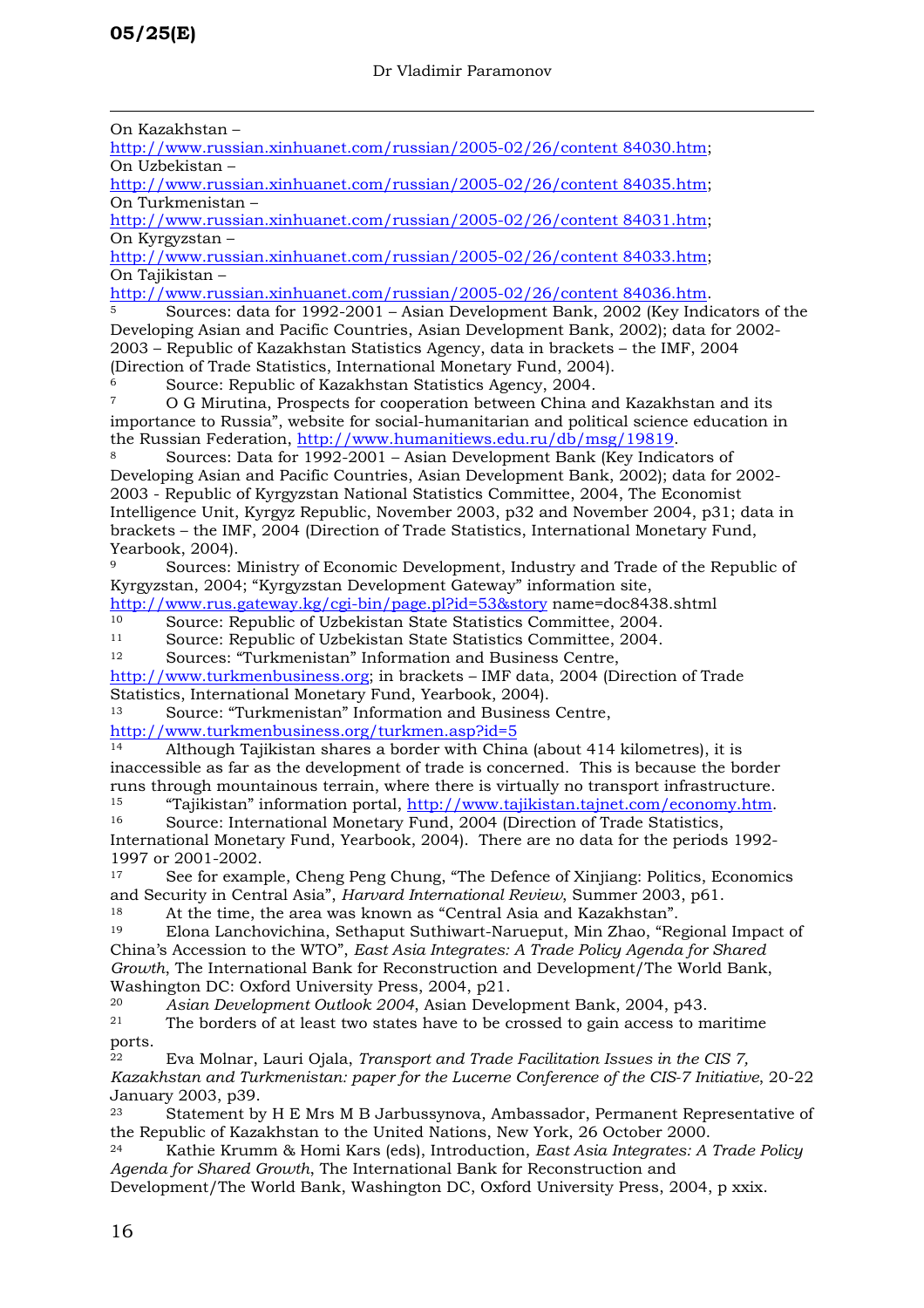$\overline{a}$ 

29 *Bolshaya Sovyetskaya Entsiklopediya*, Moscow, Vol 24, 1978, p536.

<sup>&</sup>lt;sup>25</sup> Source: Asian Development Outlook 2004, Asian Development Bank, 2004<br><sup>26</sup> Transport and Trade Facilitations Issues in the CIS 7. Kazakhstan and Turki

<sup>26</sup> *Transport and Trade Facilitations Issues in the CIS 7, Kazakhstan and Turkmenistan*, World Bank, January 2003, p9.

<sup>27</sup> Martha Blaxall, presentation at Forum "China's Emergence in Central Asia; Security, Diplomacy and Economic Interests: Energy and Trade in China-Central Asian relations", Washington DC: CSIS, 22 April 2003, <u><http://www.csis.org/china/china>emergence.cfm</u><br>28 Ibid  $\frac{28}{29}$  Ibid.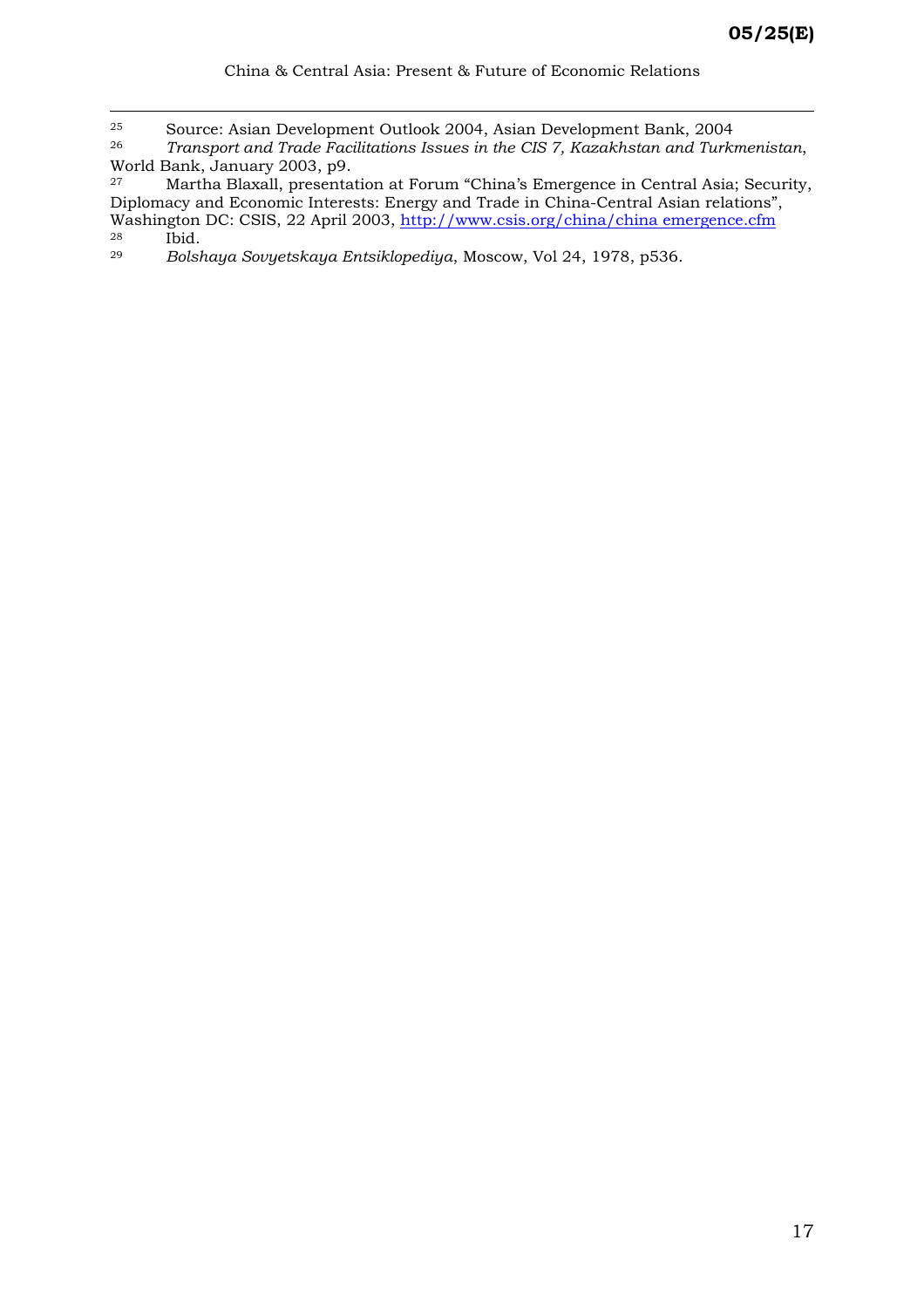Dr Vladimir Paramonov is a post-doctoral fellow, Tashkent State Institute for Oriental Studies, Uzbekistan. V V Paramonov contributed to this paper as part of the "Central Asian Research Initiative" (CARI) project and the "Problems of Teaching International Relations in the Central Asian Region" of the Regional Seminar for Excellence in Teaching (ReSET). Both CARI and ReSET are initiatives of the Open Society Institute's Higher Education Support Program.

Translated by MOD Linguistic Services.

## **Want to Know More …?**

See: Central Asian Information portal on social-economic development "Central Asian Gateway",<http://www.cagateway.org>

Shanghai Cooperation Organization, <http://www.sectsco.org>

Center for Economic Research,<http://www.cer.uz>

## **Disclaimer**

The views expressed are those of the Author and not necessarily those of the UK Ministry of Defence

ISBN 1-905058-22-5